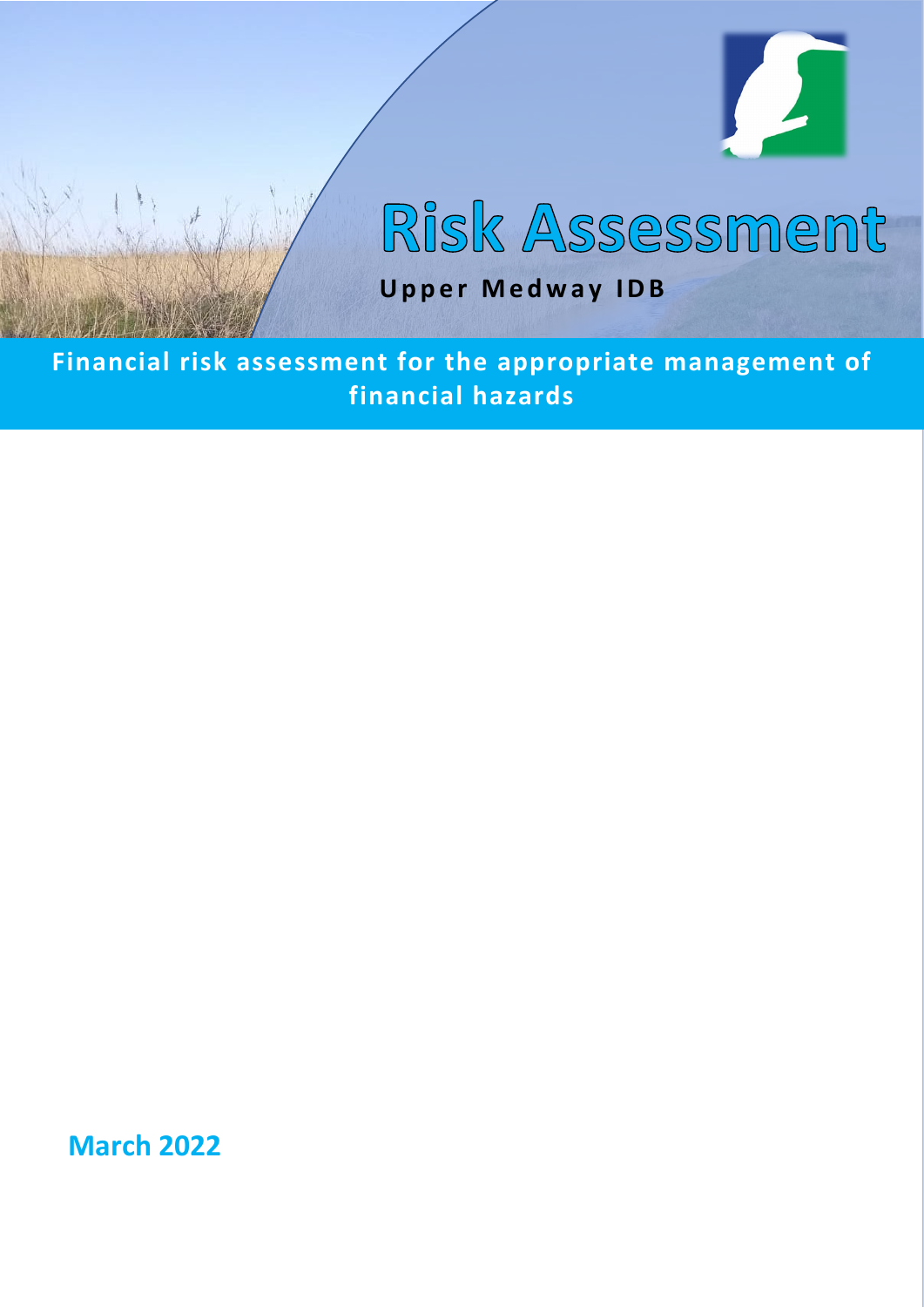## **Upper Medway IDB Financial risk assessment**

## **Contents**

| Introduction                                | 3  |
|---------------------------------------------|----|
| System for Assessing Risk                   | 5  |
| Findings                                    | 6  |
| <b>Conclusion and Recommendations</b>       | 7  |
| Amendments                                  | 8  |
| RISK ASSESSMENT REGISTER                    | 9  |
| Continuity                                  | 10 |
| <b>Internal Controls</b>                    | 14 |
| Income and Expenditure                      | 16 |
| <b>Financial Securities</b>                 | 18 |
| <b>HMRC</b> and Legal                       | 20 |
| Assets                                      | 21 |
| <b>Futures and Planning</b>                 | 23 |
| <b>Members and Transparency</b>             | 25 |
| Disaster and Accident/Incident (Depots)     | 27 |
| Disaster and Accident/Incident (Office)     | 29 |
| Disaster and Accident/Incident (Work Force) | 31 |
| Disaster and Accident/Incident (General)    | 33 |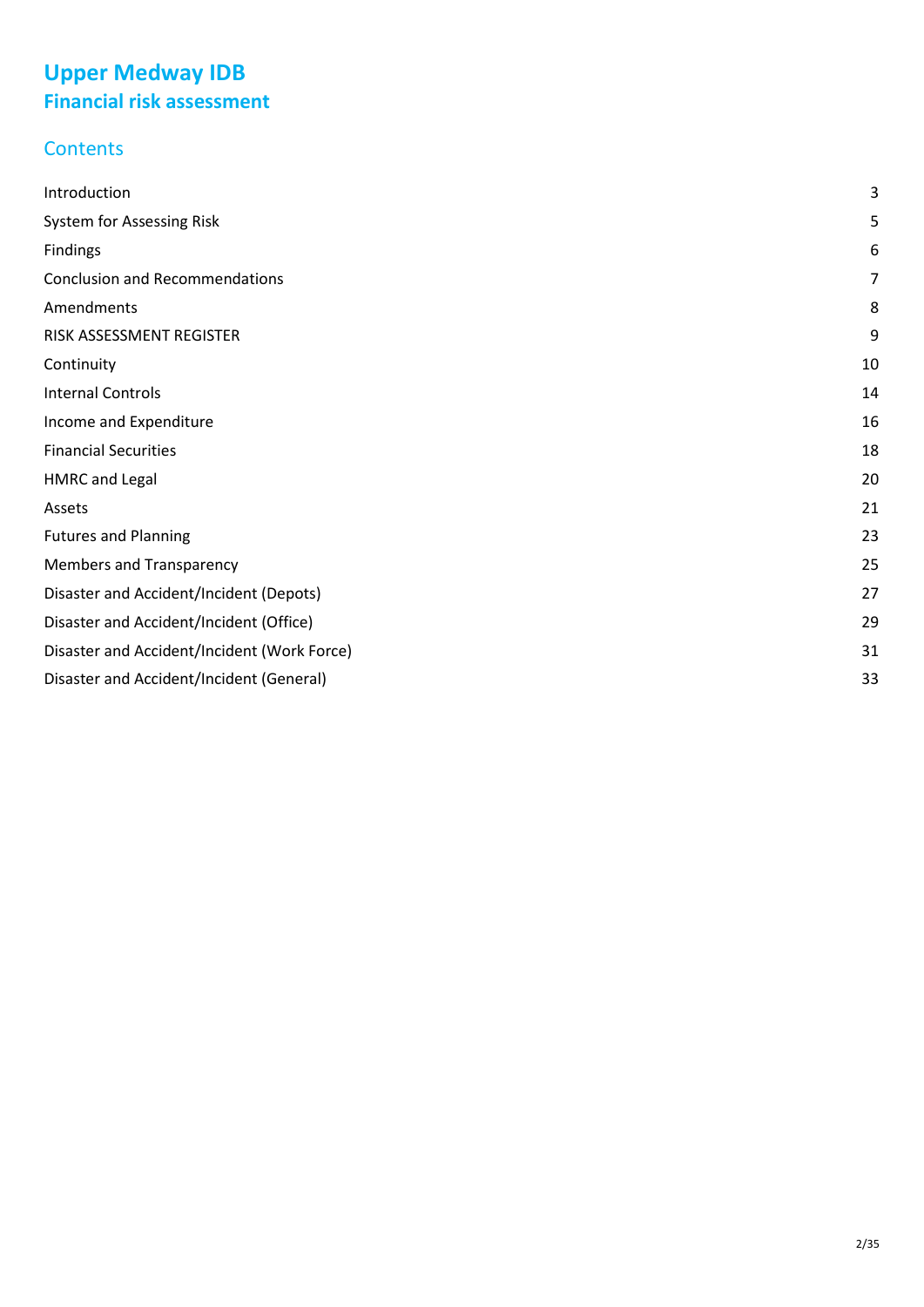#### <span id="page-2-0"></span>Introduction

The Upper Medway Internal Drainage Board (The Board) is a quasi-government body that acts as a management authority within a district that requires additional drainage need. The work carried out by the Board is integral to the successful management and conveyance of water within the district. Its primary guiding legislation is the Land Drainage Act 1991, although various other related legislations may also apply in certain circumstances.

The current district ranges from East Grinstead in the West to Bethersden in the East, taking in the River Teise to the South and Maidstone to the North. As a fluvial (read: gravity dictated) district its primary issues lie with reaction to heavy rainfall and prolonged wet weather causing ground water flooding.

The main office for the Board is currently Upper North Hall, Bullen Court Business Centre, Bullen Lane, East Peckham, Kent, TN12 5LX. This is a converted barn to which the Board is tenant for one office space on the first floor. It is of relatively modern conversion and offers up to date safety aspects and communal features. The office is owned by a serving Board member, Mr C Wheeler via a subsidiary LLP, L Wheeler and Sons LLP. This will be communicated when there is discussion over the office building as a liability to the Board.

The ground teams operate from a depot located at Laddingford, near Yalding. The Laddingford depot is an asset of the Upper Medway IDB (UMIDB) comprising a relatively modern steel framed building with amenities for staff contained within. It houses the Board's plant and tooling which is used in the maintenance of land drainages watercourses within the internal drainage district, an area set out under the Land Drainage Act 1991.

The income of the Board is almost exclusively from levies charged to landowners, 90+% of which is collected by the councils on behalf of the Board via the council tax demand medium. The rate of this demand is set each year by the Board on recommendation from its respective Finance Committee. There is additional provision of income from the Environment Agency via a Highland Water Contribution and additional contributions made via a Public Sector Cooperation Agreement. This is offset by a Precept payment made to the EA each year as part of their management of main river within the district. The Board also has policy in place to request contribution from developers that create impermeable surfaces within the district. This is via an application of the Board byelaws that are created separately, but within the remit of, the Land Drainage Act 1991.

#### **Objectives**

As part of the responsible use of public funds and as per the requirements of the Local Audit and Accountability Act 2014, the Upper Medway Internal Drainage Board (The Board) is committed to transparency and accountability of its handling of financial risk.

The purpose of this risk assessment is to determine the most likely causes of financial harm to the Board and the ways that might impact upon its operations. This document is designed to be altered as hazards arise and risks change so that the Board is fully aware of situations that might become financial liabilities into the future.

The objectives of this assessment and strategy are:

- Integration of Risk Management into the culture of the Board.
- Raising awareness of the need for Risk Management by all those connected with the delivery of services (including partners).
- Enabling the Board to anticipate and respond to changing social, environmental, and legislative conditions.
- Minimisation of injury, damage, loss and inconvenience to staff, members of the public, service users, assets etc. arising from or connected with the delivery of the Board's services.
- Introduction of a robust framework and procedures for identification, analysis, assessment and management of risk, and the reporting and recording of events, based on best practice.
- Minimisation of the cost of risk.

By understanding and then attempting to mitigate or remove certain hazards, we can reduce the risk of financial loss from the Board's purse and provide better value for money to our stakeholders.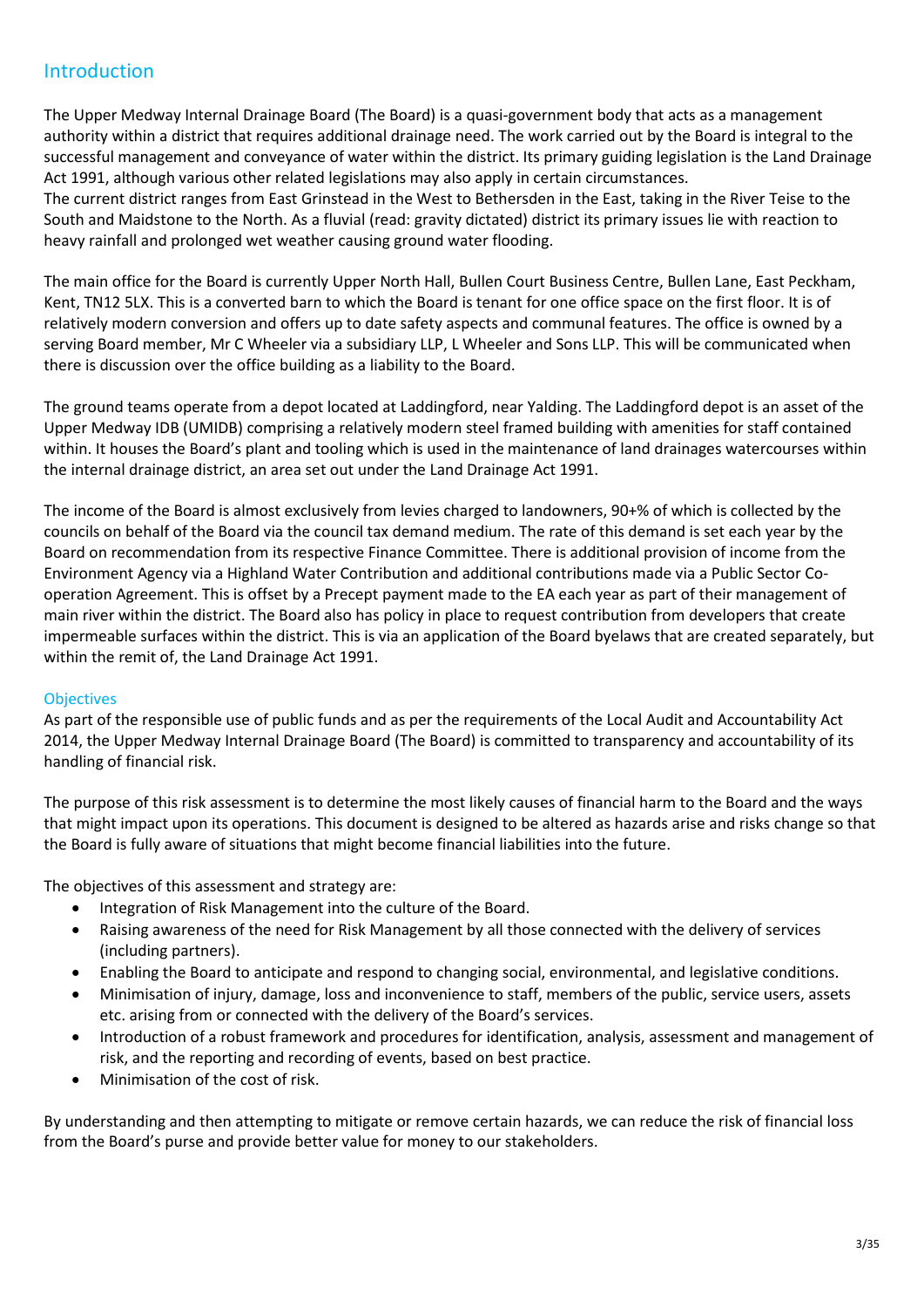#### Governance and Control of This Document

This document is to be presented to the Finance Committee of the Board at every main Finance Meeting, and a reviewed version presented to the main Board every year. The Finance Committee are to scrutinise, add, amend, or subtract as they see fit in conjunction with the Clerk. The final version is to be kept available for public viewing and for presentation to the Internal Audit Committee and Internal Auditor as required. In the event of this document not being able to be presented to the main Board, the Finance Committee Chairmen may sign on behalf of the Board.

#### Key Persons

Clerk to the Board (Clerk) - The overall responsibility for the financial risk management is with the Clerk, who is designated the Responsible Financial Officer to the Upper Board. The Clerk is tasked with assessing the risk and ensuring proper mitigation is in place to ensure the security of the Boards finances.

The Board – The Board has a responsibility to make financial risk management part of its culture and to demand exceptional standards of the Clerk. The Board should drive the need for financial security and ensure that the Internal Auditor is carrying out all due checks of the systems in place.

Internal Auditor – This board appointed body is selected to provide impartial scrutiny of the Board's systems for financial and legal governance. It is vital that reports are received and acted upon by the Clerk, and that every effort is made to improve where possible. The Internal Auditor is also responsible for producing a report on the Annual Governance and Accounting Report (AGAR) that is submitted to the External Auditor each year.

External Auditor – This body is selected via Smaller Authorities' Audit Appointments Ltd (SAAA) and has the role of impartial third-party analysis of the AGAR. The role of the External Auditor is to provide a secondary level of scrutiny to the reporting of the IDB and its selected Internal Auditor. Failure to meet the criteria expected can lead to fines and inspections.

This document supersedes the previous financial risk assessment approved in November 2021 and takes into account the changes to the Board since it's separation from a joint service agreement with the Lower Medway Internal Drainage Board in December 2021 (full removal of joint service as of April 1 2022).

The following assessment is presented to the Finance Committees as a representation of financial hazards that the Boards may encounter and is entirely changeable as required by both statutory and situational alterations.

Oliver Pantrey Clerk to the Board

8 February 2022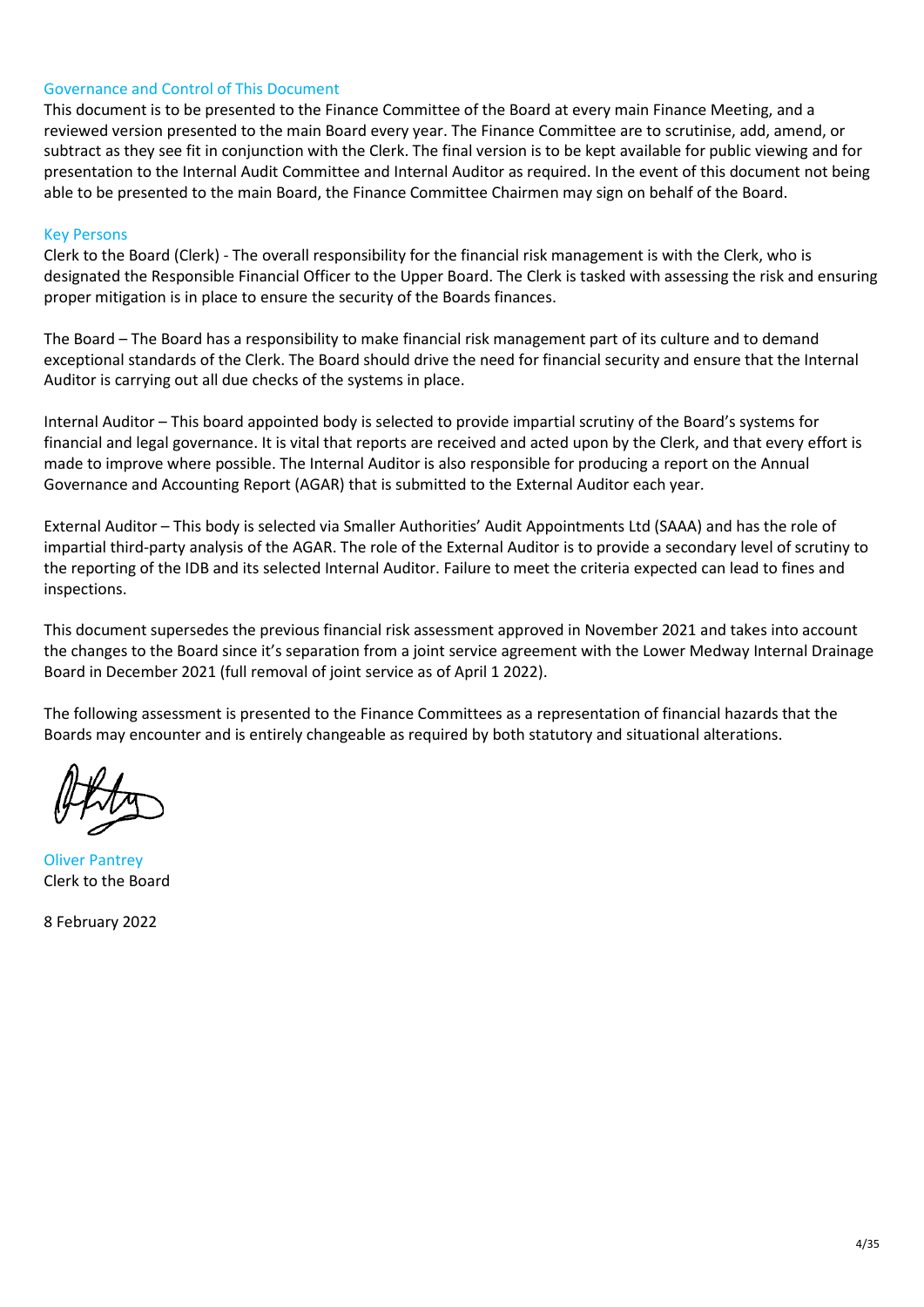#### <span id="page-4-0"></span>System for Assessing Risk

The system used for assessing risk takes into account the likelihood of the hazard occurring, then combining that score with the potential effect upon the company as a result.

While there are several methods for calculating this, such as using a high/medium/low system, it has been decided that a number system best represents the original risk and the residual risk after controls are taken into account.

The table below, known as a risk matrix, shows a breakdown of the hazard and its likelihood to occur. This is worked out by taking the likelihood score between 1 and 5, then multiplying that by the impact score (also between 1 and 5). This final score then determines whether this is an acceptable level of risk, or if further controls are needed.

#### Score System

| Likelihood<br>Impact                           | Rare<br>$\mathbf{1}$ | Unlikely<br>2   | Moderate<br>3   | Likely<br>4    | Certain<br>5   |
|------------------------------------------------|----------------------|-----------------|-----------------|----------------|----------------|
| Negligible<br>1<br>Very low<br>financial loss  | $\mathbf{1}$         | $\overline{2}$  | 3               | $\overline{4}$ | $\overline{5}$ |
| Minor<br>$\overline{2}$<br>Low financial loss  | $\overline{2}$       | $\overline{4}$  | $6\overline{6}$ | 8              | 10             |
| Moderate<br>3<br>Moderate<br>financial loss    | 3                    | $6\overline{6}$ | 9               | 12             | 15             |
| Serious<br>4<br>Considerable<br>financial loss | $\overline{4}$       | 8               | 12              | 16             | 20             |
| Major<br>5<br><b>Business closing</b><br>loss  | $5\overline{}$       | 10              | 15              | 20             | 25             |

| $1 - 3$  | Low                       |
|----------|---------------------------|
| 4-6      | Moderate                  |
| $8 - 12$ | High Risk                 |
| 15.75    | <i><b>Mary High I</b></i> |

Acceptable Risk. Continue to monitor. Acceptable Risk with increased controls. Not acceptable. Additional controls required. 15-25 Very High Risk Not acceptable. Removal or additional controls required.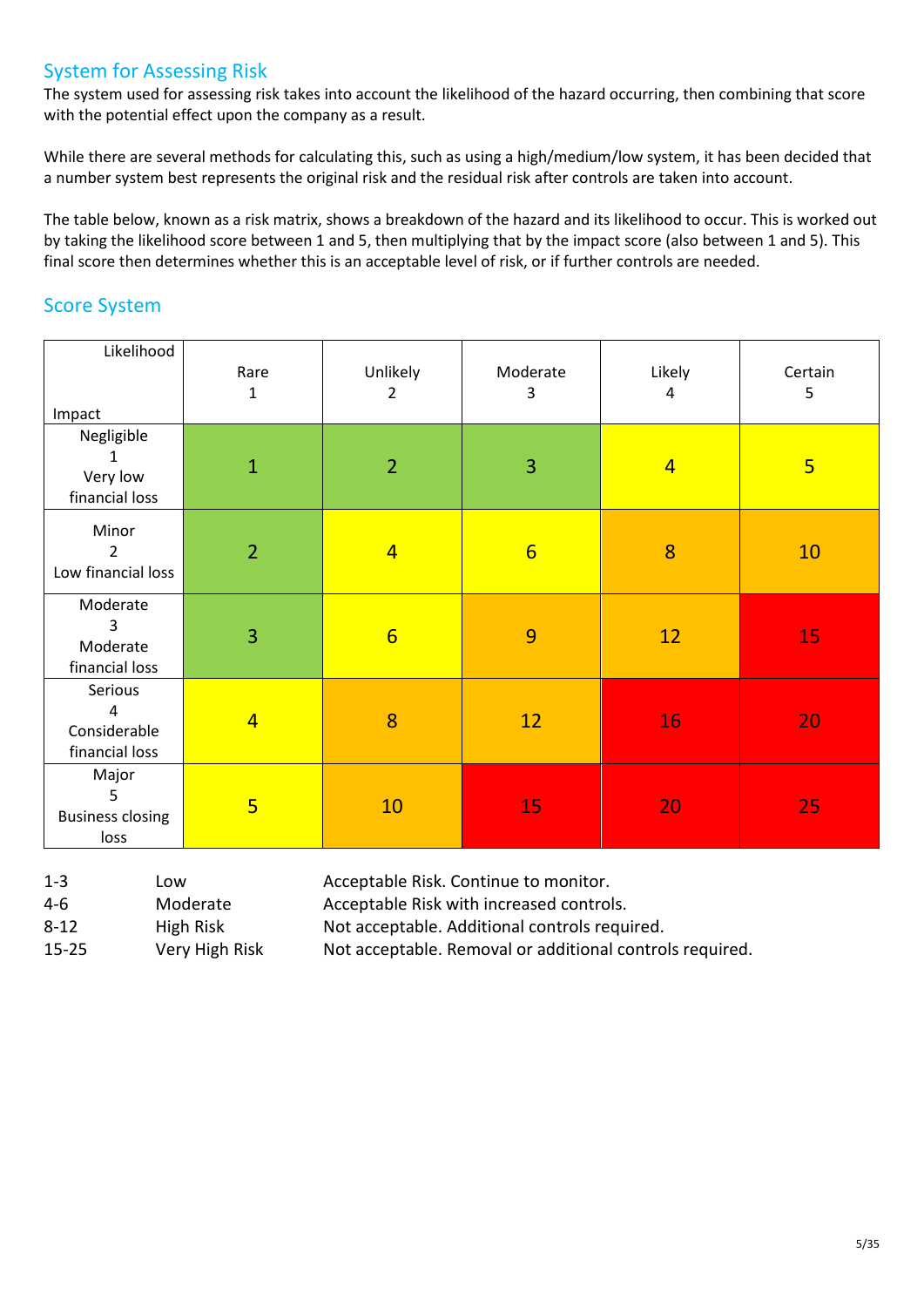#### <span id="page-5-0"></span>Findings

There are several hazards that present an ongoing financial risk to the Boards, in some cases with serious potential for loss. These are not a list of failings but are potentially serious hazards that the Board must properly mitigate for compliance and security, that were found as a result of the assessment:

#### Failure to comply with statutory requirements relating to audit.

This hazard is a general concern of any body within local government or the remits thereof. The potential for fines is high and full lack of compliance could result in investigations from DEFRA or the Environment Agency, resulting in fines or in some cases as seen in Wales, closure of the Board entirely. This would breach sections of the Local Audit and Accountability Act 2014.

#### Non-collection of rates and misappropriation of funds

The collection of the levy is vital to the IDB as its primary source of funds. The losses here could relate to litigation in the event of non-payment of staff or contractors. There is also a potential of misappropriation due to fraudulent records or purposely misleading stakeholders to gain income. These could be subject to section 4 of The Fraud Act 2006.

#### Illegal activity or dangerous activity by employees

The activities carried out by the Board and its staff utilise potentially dangerous equipment that could cause serious injury to persons and property including chainsaws and excavators. There is potential for litigation from the public, Board employees, local councils, the Environment Agency (EA), Health and Safety Executive (HSE), and DEFRA as a result of these activities. These could incur fines and closure of the business in the right circumstance. There are numerous acts and regulations that are possible to breach including the Health and Safety at Work etc. Act 1974.

#### Damage to property by fire

The storage of diesel and use of other flammable liquids, particularly in the depots presents a major fire hazard if not properly controlled. Albion Place being an old property also presents a certain level of fire risk due to its construction. Fires caused through improper storage or maintenance could lead to insurance rejection and breaches of health and safety legislation such as Regulatory Reform (Fire Safety) Order 2005, which could see fines and imprisonment.

#### Damage to Lees Road depot due to flood

The proximity of the Lees Road depot to the River Teise is a major concern, with flooding occurring to the surrounding areas on an annual basis, and the flooding of the depot itself in 2014. This led to an insurance claim at the time, with further loss of access in recent years (most recently January 2021). This proximity to the river is likely to present an ongoing financial risk to the Upper Medway IDB as flood events become more common. Due to the storage of diesel, a pollution incident may occur in the event of the bunding failure and be fineable under the Water Resources Act 1991.

#### Flood damage to private property due to lack of appropriate action

The risk of flood damage to properties in the district is high as a result of construction within flood zones 2 and 3. However, the hazard above is regarding flood exacerbation as a result of Board inactivity or activity. While the majority of works carried out are permissive and Riparian Law (common) is the controlling feature of inaction, there may be claims that the Board acted inappropriately. Insurance claims and litigation against the board are rare, although there is provision for this within section 14 of Land Drainage Act 1991.

#### Damage to the environment due to IDB activity

This is a general concern but due to the works on and around watercourses, the IDB is uniquely positioned to cause environmental damage in its maintenance works and failings to carry out proper checks. Natural England, with the Environment Agency can fine companies and halt works they deem inappropriate under the Environment Act 1995.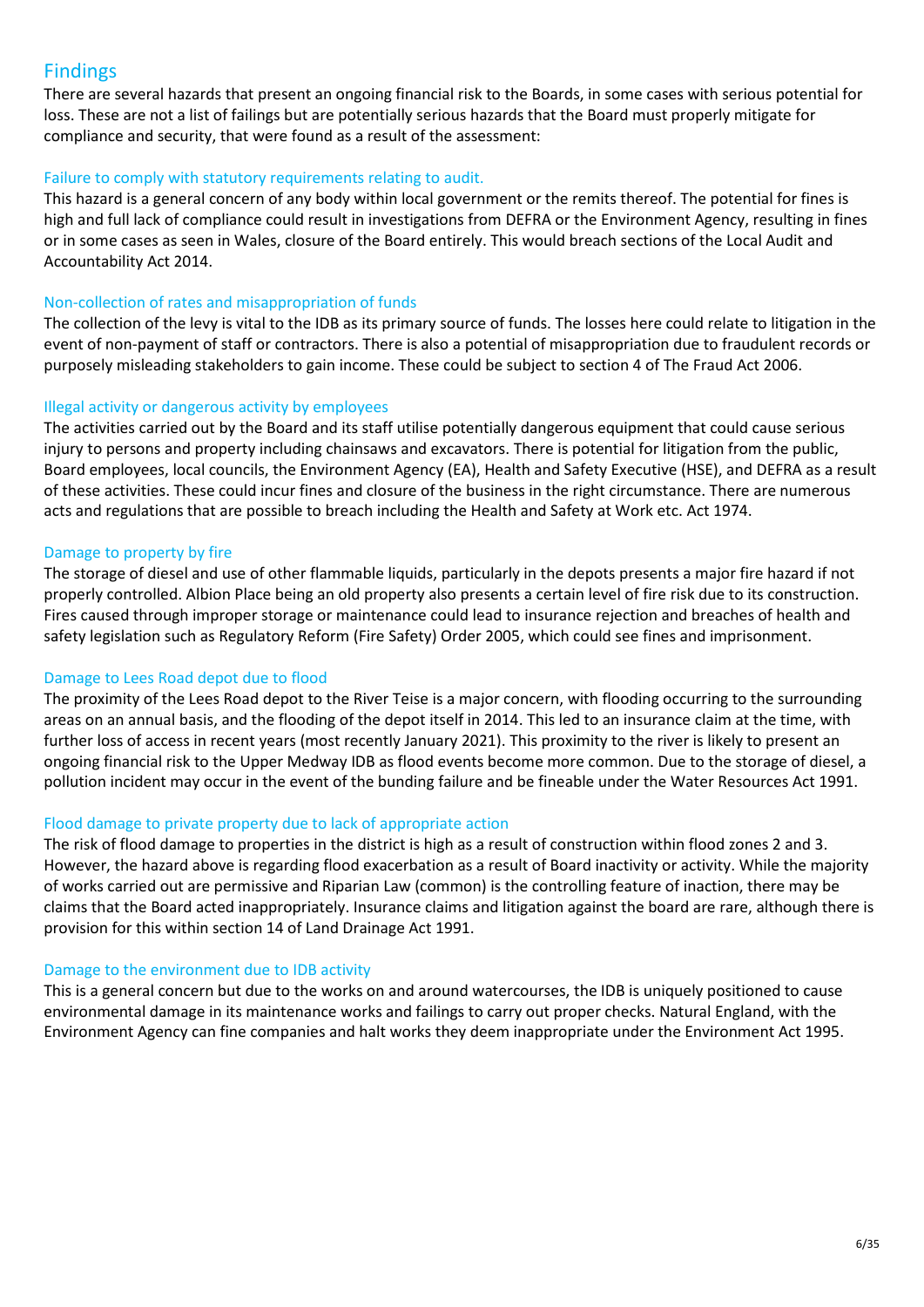#### <span id="page-6-0"></span>Conclusion and Recommendations

The Boards have put in place suitable measures against all listed hazards to offset the financial risk presented. While ideally all scores after mitigation should be within the 'green' category, there is provision for hazards that are largely out of the Boards control but could still represent a liability in the right circumstances. These residual risks are noted in yellow in the assessment below and should be given additional attention at more regular intervals than those hazards that have a residual score within the green category.

The insurances held by the Boards represent cover against all currently known areas of liability but the review of these is paramount to their relevance.

As the Responsible Financial Person, the Clerk retains the overall responsibility to control these hazards appropriately, although there is of course a need to delegate down some areas due to the volume of work involved, and the technical knowledge of certain areas required may not be within the remit of the Clerk themselves.

The Board should continue to monitor existing provisions and reassert the importance of regular Board review of this financial risk assessment to ensure it remains relevant.

#### Recommendations

The following recommendations are not instructions but do provide suggestions that may increase the financial security of the Board and aid in compliance to avoid fines and unforeseen costs.

- Review the savings arrangement for the Boards to assess the need to spread money across different institutions to protect against bank failure.
- Increased levels of training relating to water control structures to avoid risk of litigation from flooding.
- Increase the number of people trained in compliance for environmental legislation to improve compliance levels relating to biodiversity and biosecurity and reduce risk of fines from Board activities.
- Increase the knowledge base relating to the stakeholder record keeping, ensuring more accurate and timely resolution to financial queries.
- Ensure tooling is replaced on a more regular basis to ensure compliance with health and safety legislation to reduce the chance of litigation from injury.
- Ensure plant is replaced on a more regular basis to ensure continuity and reduce risk of overspending on constant repairs.
- Ensure ongoing training for financial legislation and compliance is provided.
- Annual review and minuted approval of minimum bank balances to be implemented, with clear rationale for alterations.
- Consider the moving of the Lees Road depot to a less flood prone location to improve continuity and reduce risk of damage to company assets and subsequent need for insurance claims.
- Purchase of larger pumping equipment to aid in the movement of water in the event of pumping failure, reducing potential loss of officer time and litigation due to flooding.
- Installation of telemetry to assess intruder access and reduce need of repair costs or injury claims.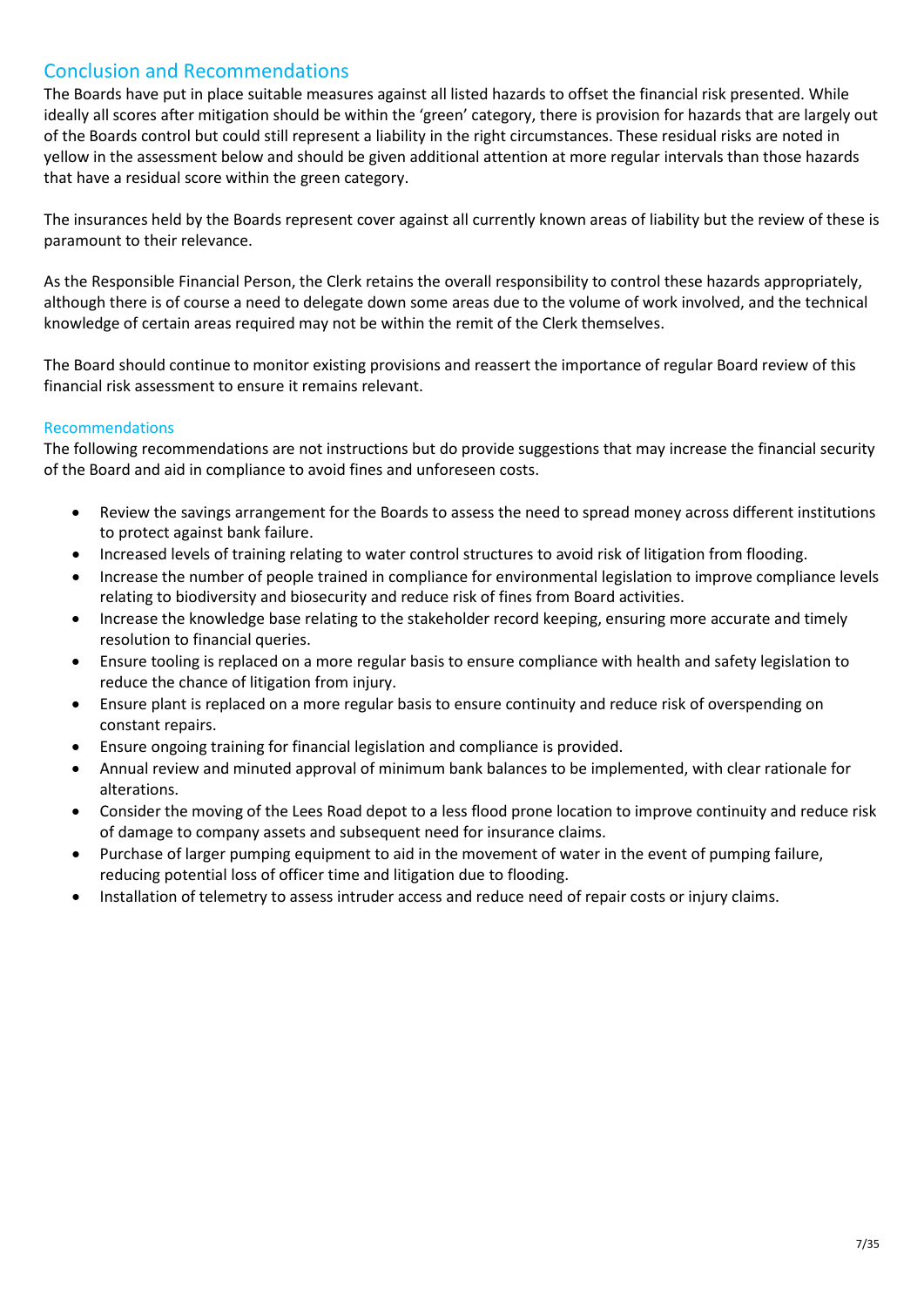### <span id="page-7-0"></span>Amendments

November 2021

Version 1.4 – Added section to 'Continuity' regarding separation. P10 '**Dissolution of joint services agreement'**

March 2022

Version 1.5 – Removed Lower Board references (general including Tiptree Depot)

Version 1.5 – Removed pumping station references P6 and Section relating to Pumping Stations

Version 1.5 – Changed Albion Place to Bullen Court. Made minor alterations regarding reduced building liability. P29/30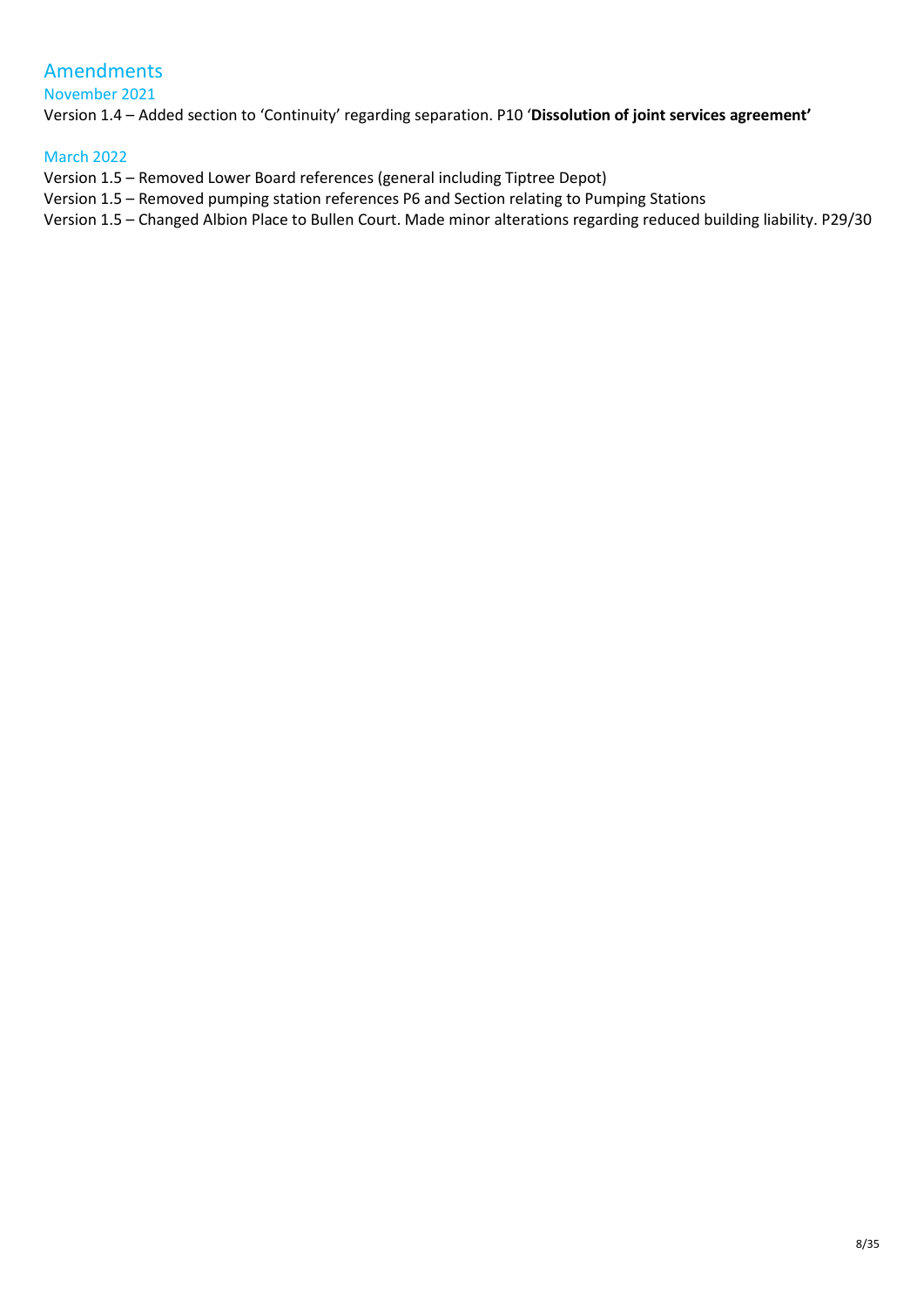## <span id="page-8-0"></span>RISK ASSESSMENT REGISTER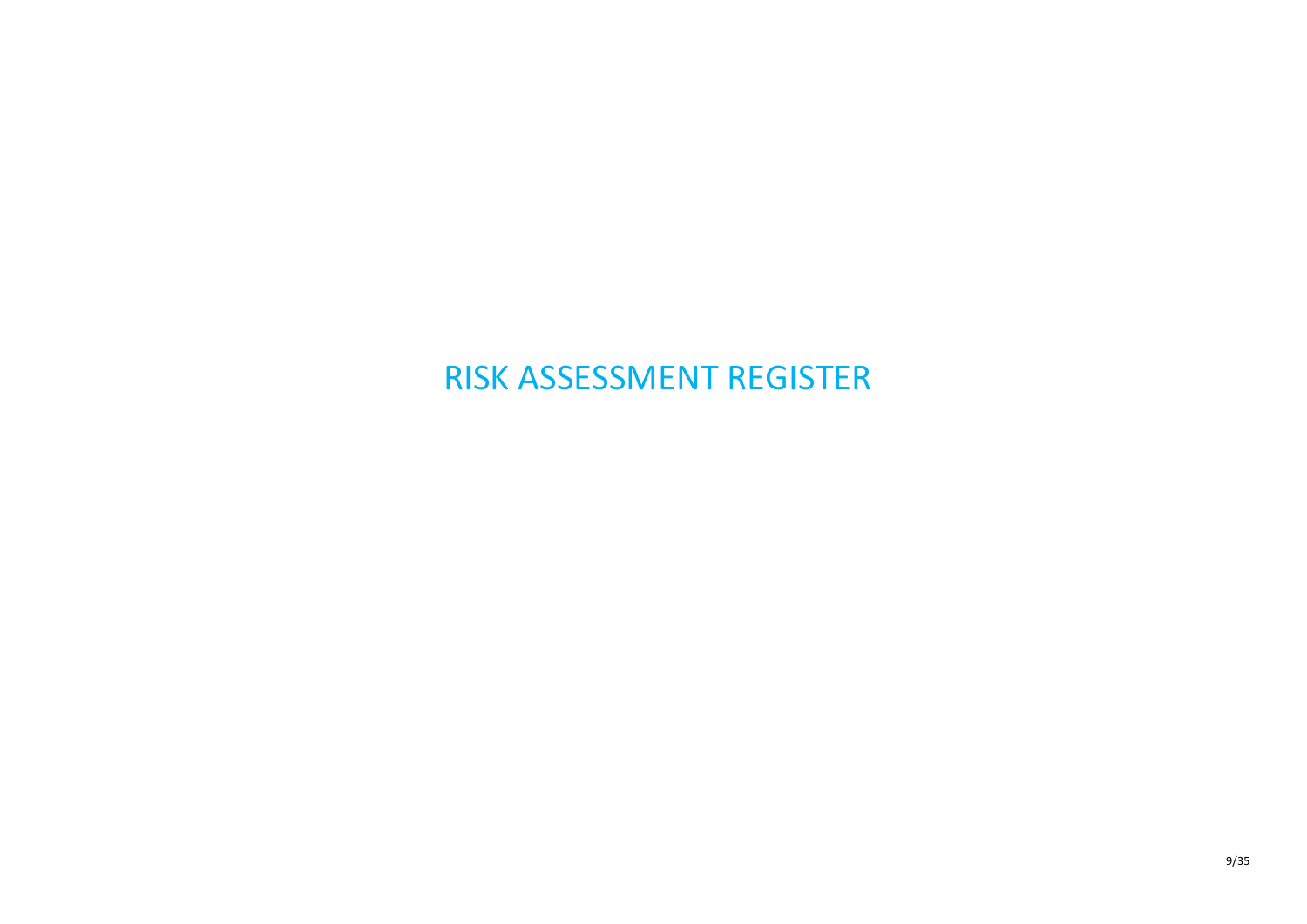## **Continuity**

<span id="page-9-0"></span>

| <b>SUBJECT</b>                            | <b>HAZARD IDENTIFIED</b>                                                                                          | <b>RISK</b>             | <b>MANAGEMENT/CONTROL OF RISK</b>                                                                                                                                                                                                                                                                                                                    | <b>REVIEW DATE</b>                                                                                                                     | <b>RESIDUAL</b>         |
|-------------------------------------------|-------------------------------------------------------------------------------------------------------------------|-------------------------|------------------------------------------------------------------------------------------------------------------------------------------------------------------------------------------------------------------------------------------------------------------------------------------------------------------------------------------------------|----------------------------------------------------------------------------------------------------------------------------------------|-------------------------|
|                                           |                                                                                                                   |                         |                                                                                                                                                                                                                                                                                                                                                      | /COMMENTS                                                                                                                              | <b>RISK</b>             |
| <b>Business</b><br>Continuity             | Risk of Board not<br>being able to<br>continue its business<br>due to an<br>unexpected or tragic<br>circumstance. | 10<br>(2x5)             | Insurance Policy with NFU<br>Business interruption £100,000 for 12 months<br>Income through Rates & Levies must be applied to ensure the<br>appropriate level of funds to cover risk for the next financial year.<br>Employment of Technical Assistant to aid in continuity of major<br>elements.<br>The Business financial plan must be for 3 years | Insurance policy<br>reviewed annually                                                                                                  | $\overline{2}$<br>(1x1) |
| <b>Financial</b><br><b>Administration</b> | Inaccurate records.<br>Failure to maintain<br>records properly<br>could lead to loss of<br>income                 | 8<br>(2x4)              | Section 2 of Financial Regulations<br>Introduction of Sage Accounting<br>Introduction and training of DRS<br><b>Employment of qualified Financial Officer</b><br><b>Statement of Accounting Policies</b><br><b>Statement of Internal Control</b>                                                                                                     | Statement approved<br>annually (May)<br><b>Bills Committee checks</b><br>monthly.<br>Internal audit<br>committee to meet<br>biannually | $\overline{2}$<br>(2x1) |
| Capital<br>expenditure                    | Overspending on<br>agreed budgets                                                                                 | $\overline{2}$<br>(1x2) | Section 3 of Financial Regulations<br>Capital Works Loan Board to be utilised where needed.<br><b>Budgets to allow for Capital works</b><br>Boards to set minimum bank balances to allow for potential<br>unexpected high-cost capital works.                                                                                                        | <b>Financial Regulations to</b><br>be reviewed annually.                                                                               | $\mathbf{1}$<br>(1x1)   |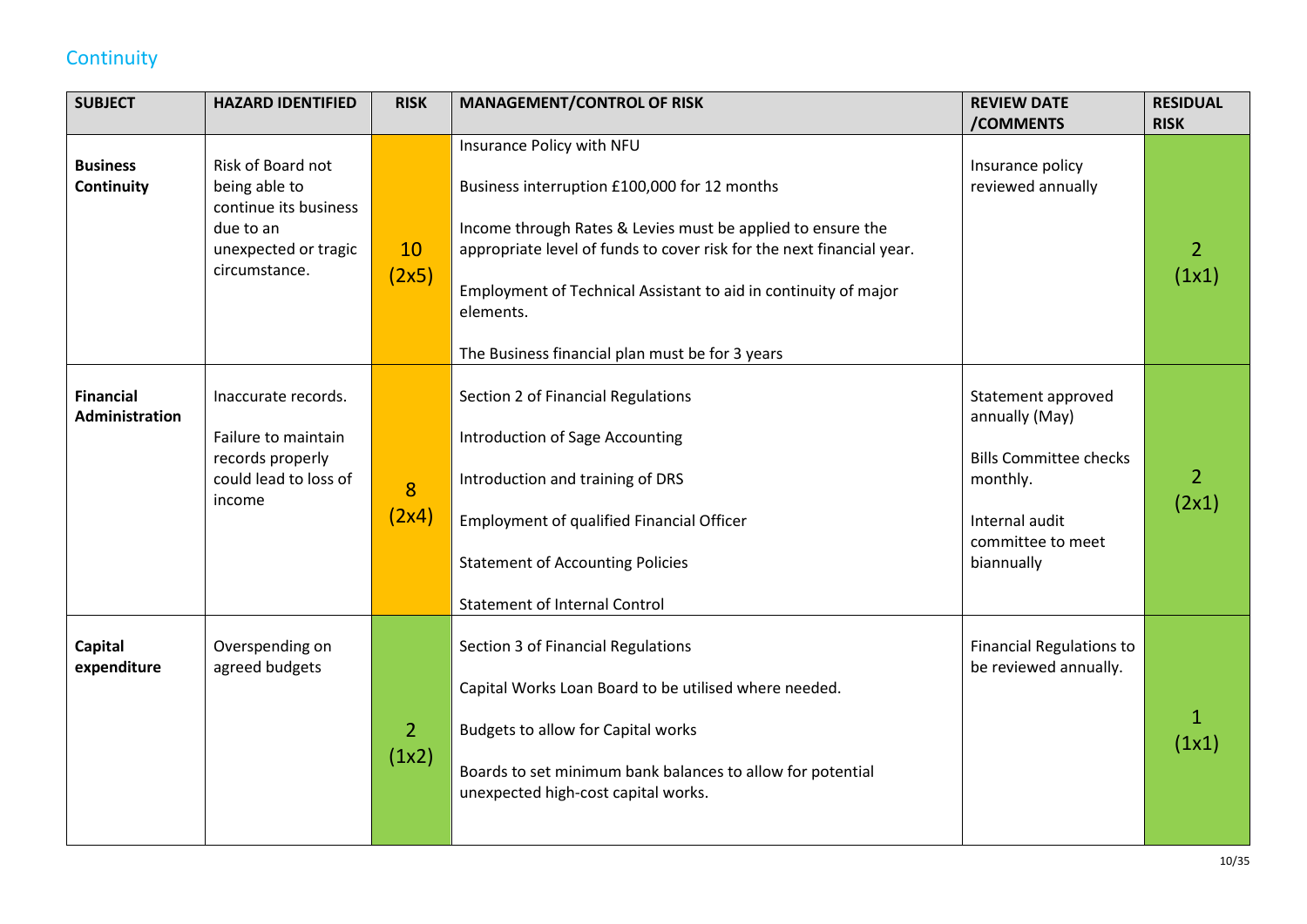| <b>Revenue</b><br>expenditure                        | Overpayment and<br>inappropriate<br>payments<br>Unapproved items<br>purchased                                | 3<br>(1x3)  | Sections 3 and 10 of Financial Regulations<br>Fidelity Insurance policy with NFU.<br>Bills Committee to assess expenditure monthly.<br>Monthly internal finance meetings to discuss budget and cashflow.                                                                                                                                                                                                                                                                                                                                                             | Financial regulations to<br>be reviewed annually.<br>Insurance policy<br>reviewed annually                                                                                                                                                                                                       | $\mathbf{1}$<br>(1x1) |
|------------------------------------------------------|--------------------------------------------------------------------------------------------------------------|-------------|----------------------------------------------------------------------------------------------------------------------------------------------------------------------------------------------------------------------------------------------------------------------------------------------------------------------------------------------------------------------------------------------------------------------------------------------------------------------------------------------------------------------------------------------------------------------|--------------------------------------------------------------------------------------------------------------------------------------------------------------------------------------------------------------------------------------------------------------------------------------------------|-----------------------|
| Grants/EA<br>Payments-<br>receivable                 | Loss of receipts of<br>Grants<br>Loss of income from<br>PSCA work                                            | 8<br>(2x4)  | Highland/Upland Water Contributions to be agreed ahead of time for<br>budgeting purposes.<br>Any major deviations to be accompanied with full disclosure by<br>Environment Agency.<br>PSCA income budgeted a year in arrears to avoid expectation /<br>unfinanced budgeting.<br>Additional discussions over precept amount to offset loss where<br>possible.                                                                                                                                                                                                         | HWC arranged prior to<br>budgets for following<br>year. (July)<br>PSCA work to be<br>carried out and monies<br>budgeted for following<br>year. (July if possible)                                                                                                                                | 3<br>(1x3)            |
| <b>Dissolution of</b><br>joint services<br>agreement | Loss of<br>administrative<br>provision<br>Disruption to service<br>Required increase in<br>levy outside norm | 10<br>(2x5) | Boards to agree suitable period of separation that does not allow for<br>one Board to be left without administrative provision.<br>Where necessary, extension periods will be agreed until either Board<br>has suitable provision.<br>As a result of separation, every effort will be made to maintain existing<br>rates of increase to levy. Where this is not possible, the Board will<br>agree to additional expenditure over a prescribed period of time to<br>ease impact on stakeholders.<br>Staff contracts to be secured and agreement over TUPE to be made. | Agreement on<br>separation to be<br>ratified with staged exit<br>agreement in place.<br>Where required further<br>meetings between<br>finance<br>committees/Boards will<br>be held.<br>In the event of no<br>provision of service a<br>temporary agreement<br>under PSCA will be<br>implemented. | $\overline{4}$<br>2x2 |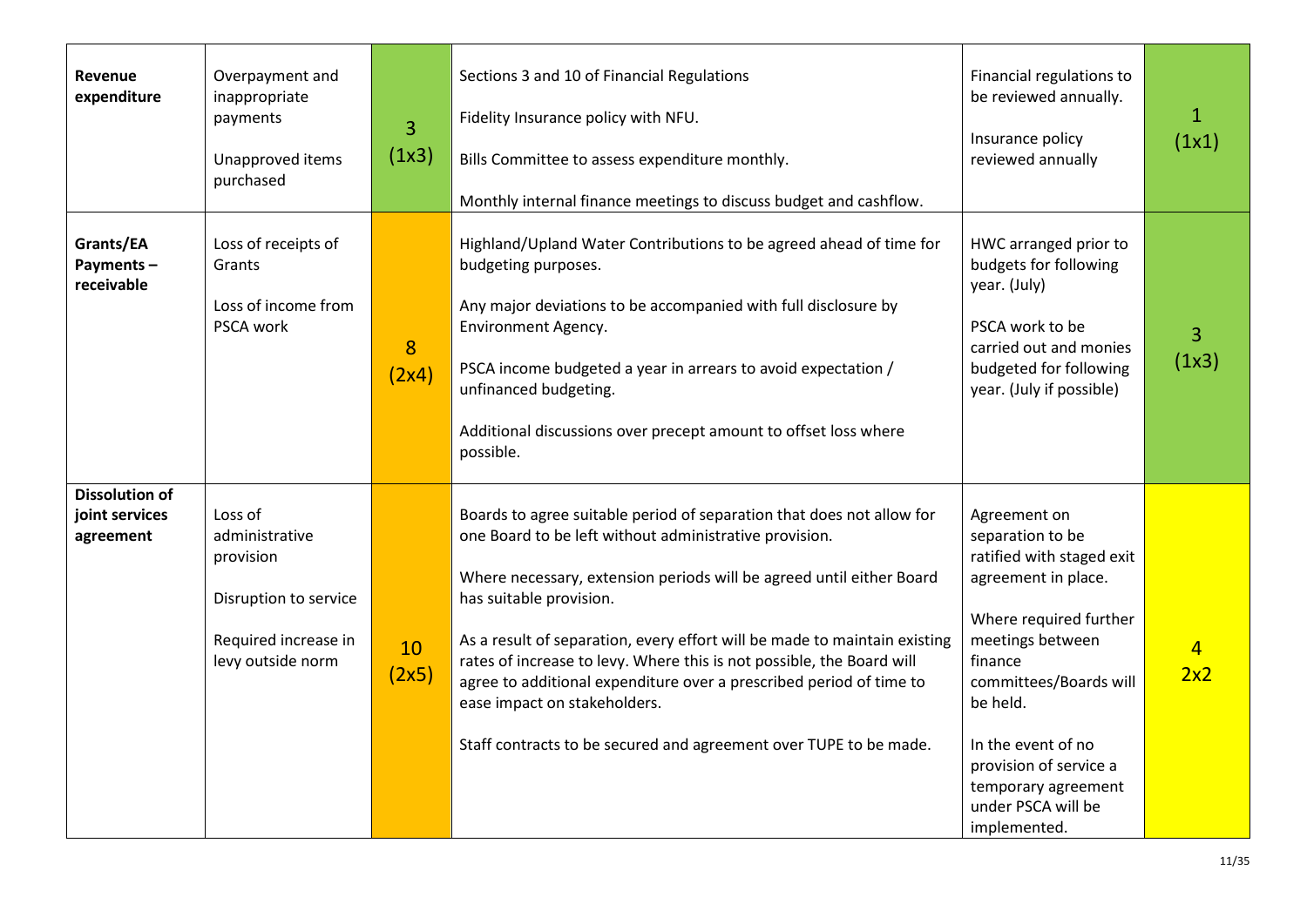#### Procurement

| <b>SUBJECT</b>                                                     | HAZARD(S)                                                                              | <b>RISK</b>             | <b>MANAGEMENT/CONTROL OF RISK</b>                                                                                                                                                                                                                                                                                                             | <b>REVIEW DATE</b>                                                                                                                                 | <b>RESIDUAL</b>         |
|--------------------------------------------------------------------|----------------------------------------------------------------------------------------|-------------------------|-----------------------------------------------------------------------------------------------------------------------------------------------------------------------------------------------------------------------------------------------------------------------------------------------------------------------------------------------|----------------------------------------------------------------------------------------------------------------------------------------------------|-------------------------|
|                                                                    | <b>IDENTIFIED</b>                                                                      |                         |                                                                                                                                                                                                                                                                                                                                               | /COMMENTS                                                                                                                                          | <b>RISK</b>             |
| <b>Direct Costs</b><br><b>Overhead</b><br>expenses<br><b>Debts</b> | Goods not supplied<br>but billed<br>Incorrect invoicing<br>Cheque payable<br>incorrect | 3<br>(3x1)              | Order number and coded invoice required for all purchases.<br>Statements provided by creditors.<br>Record of traceable usage (electric meter) to be kept.<br>Delegation of Responsibility to set out spending and financial limits.<br>Bills Committee to check spending each month.<br>Clerk to countersign large amounts but under £10,000. | Delegation of<br>Responsibility to be<br>reviewed annually.<br><b>Bills Committee to meet</b><br>monthly.<br>Monthly internal<br>finance meetings  | $\overline{2}$<br>(2x1) |
| <b>Financial</b><br><b>Records</b>                                 | Inaccurate or<br>incomplete records<br>Records not securely<br>stored                  | 8<br>(2x4)              | Section 4 and 5 of Financial Regulations<br>Data Protection Act and annual training<br>Computerised recording system controlled via password access<br><b>Statement of Accounting Policies</b><br><b>Statement of Internal Control</b>                                                                                                        | Annual review of<br>policies and documents.<br>Training to be given on<br>GDPR annually.<br>Trained persons to use<br>accounting software<br>only. | $\overline{2}$<br>(1x2) |
| <b>Contracts</b>                                                   | Lack of authorisation<br>Lack of bona fide<br>quotes<br>Unnecessary<br>overspending    | $\overline{4}$<br>(1x4) | For large contracts over £10k Board approval needed.<br>Board Financial Regulations Section 6 outlines limits of contracts, e.g.<br>contracts over £10k need 3 bona fide quotations.<br>Procurement document created with guidelines for contract<br>acquisition.                                                                             | Procurement document<br>to be reviewed every 2<br>years by Finance<br>Committee.                                                                   | $\overline{2}$<br>(1x2) |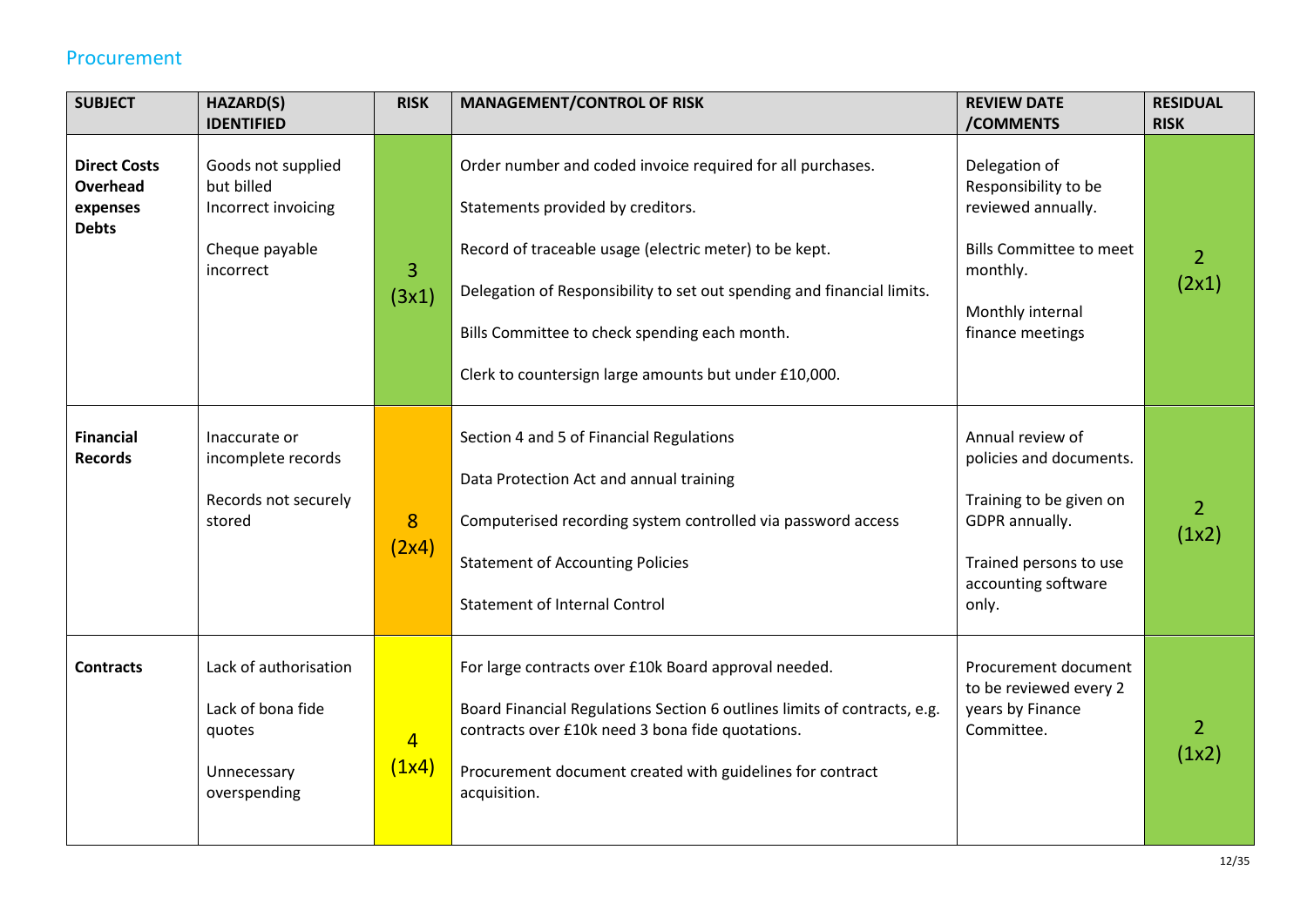| <b>Tendering</b>                    | Potential for bribery to<br>obtain tender<br>Not obtaining best<br>quality, price, after<br>service and support | $\overline{4}$<br>(1x4)  | Section 6 of Financial Regulations<br>Provision of Anti-Bribery Policy<br>Provision of Anti-Fraud and Corruption Policy<br>Procurement document created with guidelines for contract<br>acquisition.<br>Fidelity Guarantee insurance policy held with NFU.             | Regulations to be<br>reviewed annually<br>Policies to be reviewed<br>every 2 years.<br>Insurance policy<br>reviewed annually | (1x1)      |
|-------------------------------------|-----------------------------------------------------------------------------------------------------------------|--------------------------|------------------------------------------------------------------------------------------------------------------------------------------------------------------------------------------------------------------------------------------------------------------------|------------------------------------------------------------------------------------------------------------------------------|------------|
| <b>Best value</b><br>accountability | Work awarded<br>incorrectly<br>Overspend on invoices                                                            | $6\overline{6}$<br>(2x3) | Quality and quantity of work reviewed regularly.<br>Major work planned in advance.<br>Procurement document created with guidelines for contract<br>acquisition.<br>Bills Committee to check spending monthly.<br>Contracts to have detailed budget ahead of agreement. | Regulations to be<br>reviewed annually<br>Policies to be reviewed<br>every 2 years.                                          | 3<br>(1x3) |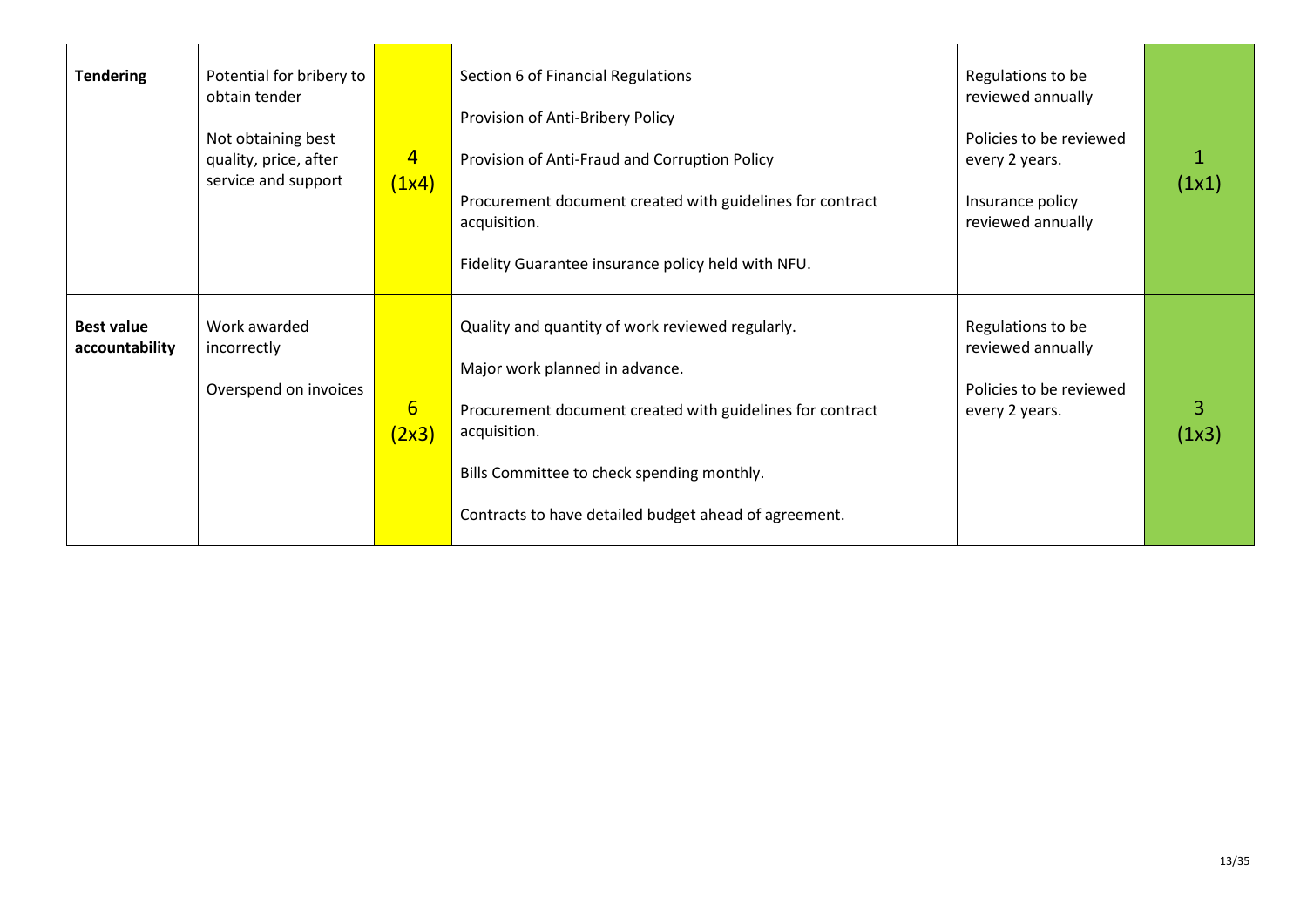## Internal Controls

<span id="page-13-0"></span>

| <b>SUBJECT</b>                          | HAZARD(S)                                                                                                                       | <b>RISK</b>              | <b>MANAGEMENT/CONTROL OF RISK</b>                                                                                                                                                                                                                                               | <b>REVIEW DATE</b>                                                                                                                                                                               | <b>RESIDUAL</b>         |
|-----------------------------------------|---------------------------------------------------------------------------------------------------------------------------------|--------------------------|---------------------------------------------------------------------------------------------------------------------------------------------------------------------------------------------------------------------------------------------------------------------------------|--------------------------------------------------------------------------------------------------------------------------------------------------------------------------------------------------|-------------------------|
|                                         | <b>IDENTIFIED</b>                                                                                                               |                          |                                                                                                                                                                                                                                                                                 | /COMMENTS                                                                                                                                                                                        | <b>RISK</b>             |
| <b>Reporting and</b><br><b>Auditing</b> | Lack of financial<br>compliance<br><b>Fines from Controlling</b><br><b>Bodies</b>                                               | 9<br>(3x3)               | Internal and External Auditors look at the Board's finances twice a<br>year.<br>Internal Audit Committee to review twice a year.<br>The Internal Auditor will also review operational processes twice a<br>year (Once for mid-year assessment, once for end of year reporting). | Internal audits<br>scheduled for October<br>and May<br><b>Finance Committee EoY</b><br>meeting every May.<br>Review of AGAR at<br>Board meeting on<br>receipt from External<br>Auditor annually. | $\overline{2}$<br>(2x1) |
| <b>Internal Audit</b>                   | Failure to secure<br>independent audit<br>Completion within<br>time limits                                                      | $6 \overline{}$<br>(3x2) | Section 7 of Financial Regulations<br>Accounts and Audit Regulations 2015<br>Internal Auditor reports to the Board twice a year.                                                                                                                                                | <b>Financial Regulations to</b><br>be reviewed annually.<br>Internal auditor to be<br>reviewed every 5 years.<br>Internal audit reports<br>schedule for October<br>and May.                      | $\overline{2}$<br>(2x1) |
| <b>External Audit</b>                   | Failure to comply with<br>statutory<br>requirements.<br>Failure to submit on<br>time incurring fines.<br>Defra/EA intervention. | 20<br>(3x5)              | Section 7 of Financial Regulations<br>Accounts and Audit Regulations 2015<br>External auditor appointed following ADA review.<br>Deadlines clearly stated and committees in place to arrange suitable<br>review ahead of AGAR.                                                  | <b>Financial Regulations to</b><br>be reviewed annually.<br>External auditor to be<br>reviewed every 5 years.<br>Internal audit reports<br>schedule for October<br>and May.                      | $\overline{2}$<br>(1x2) |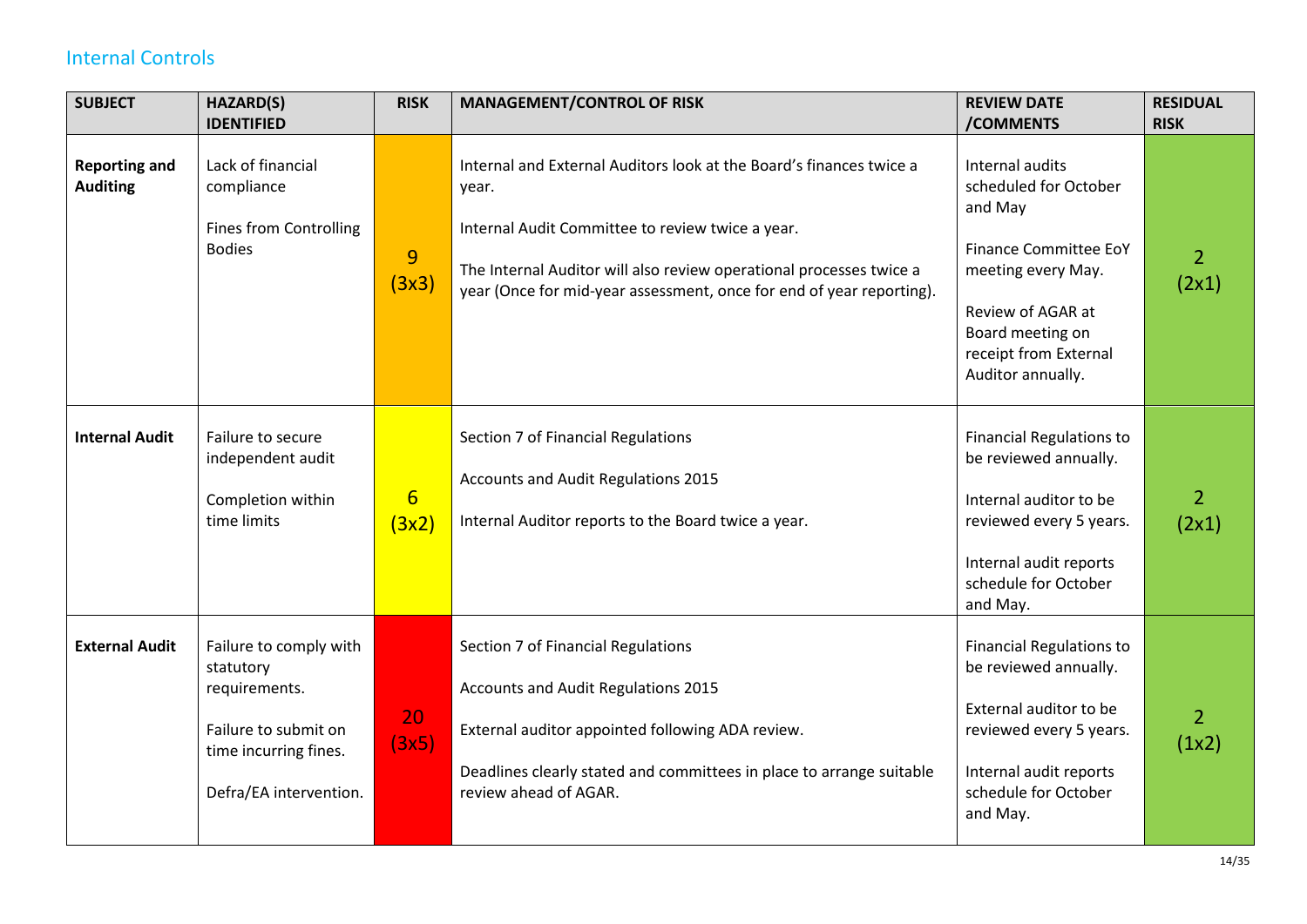| Fraud | <b>Irregularities</b><br>concerning cash,<br>stores and property<br>belonging to the Board<br>Defra/EA intervention | 10<br>(2x5)             | Section 8 of Financial Regulations<br>Fidelity Guarantee Insurance in place for £3m<br>Bills Committee to review spending and overall assets monthly.<br>Petty cash to be checked by Finance Officer and Clerk monthly.                                                     | <b>Financial regulations</b><br>reviewed annually.<br><b>Bills Committee check</b><br>assets monthly<br>Policy renewed annually<br>(April each year) | 3<br>(1x3) |
|-------|---------------------------------------------------------------------------------------------------------------------|-------------------------|-----------------------------------------------------------------------------------------------------------------------------------------------------------------------------------------------------------------------------------------------------------------------------|------------------------------------------------------------------------------------------------------------------------------------------------------|------------|
| Cash  | Loss through theft or<br>dishonesty<br>Loss of personnel due<br>to misconduct<br>Loss of officer time               | $\overline{4}$<br>(2x2) | Officers ensure accounts are set up and these services/materials are<br>invoiced directly.<br>Items purchased by cash are only ever small values and a receipt has<br>to be provided.<br>Order number also has to be provided by Supervisor<br>Fidelity Insurance with NFU. | <b>Financial regulations</b><br>reviewed annually.<br><b>Bills Committee check</b><br>assets monthly<br>Policy renewed annually<br>(April each year) | (1x1)      |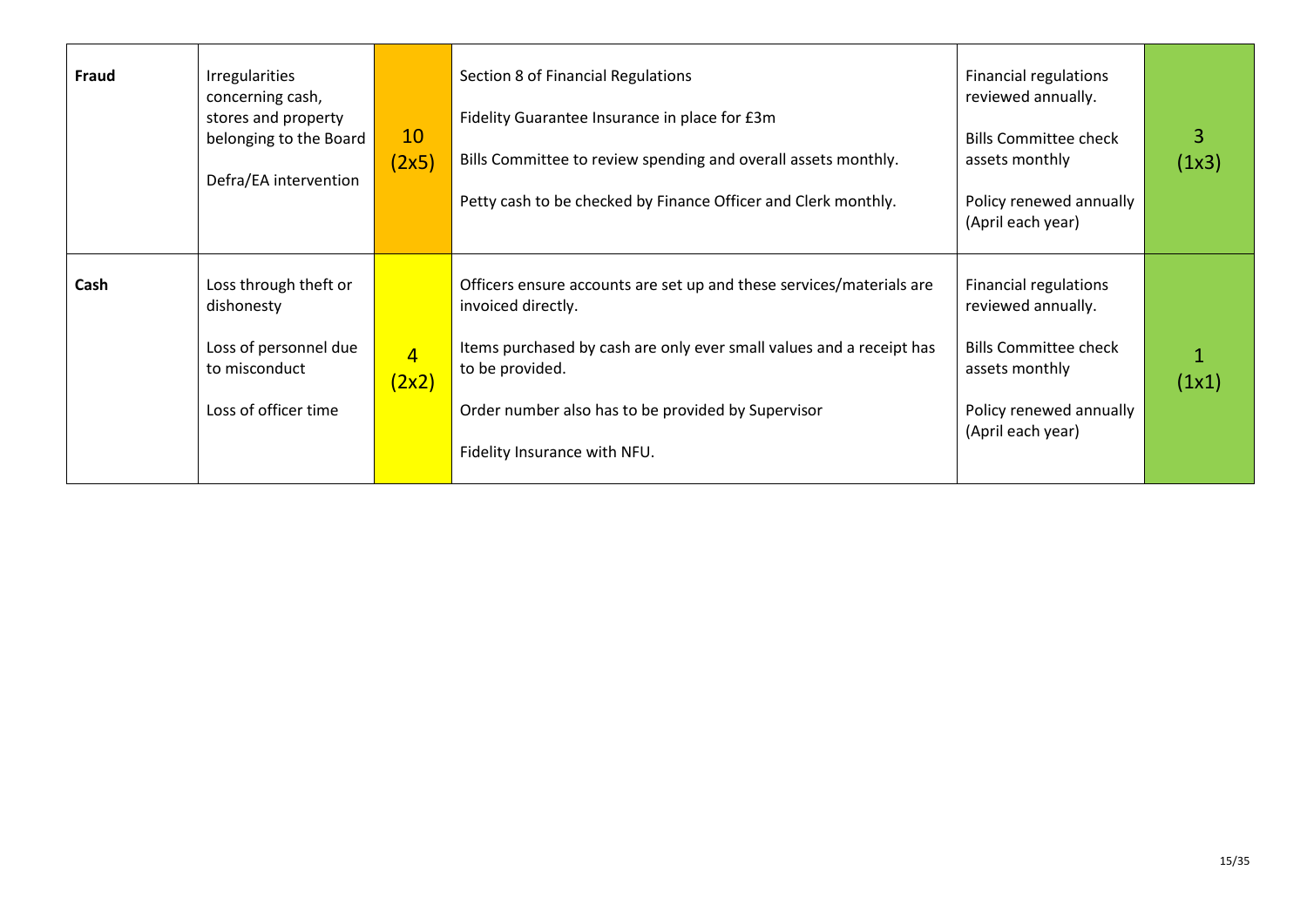## Income and Expenditure

<span id="page-15-0"></span>

| <b>SUBJECT</b>                  | <b>HAZARD(S)</b>                                                                           | <b>RISK</b>               | <b>MANAGEMENT/CONTROL OF RISK</b>                                                                                                                                                                                                                                     | <b>REVIEW DATE</b>                                                                                                                     | <b>RESIDUAL</b>         |
|---------------------------------|--------------------------------------------------------------------------------------------|---------------------------|-----------------------------------------------------------------------------------------------------------------------------------------------------------------------------------------------------------------------------------------------------------------------|----------------------------------------------------------------------------------------------------------------------------------------|-------------------------|
|                                 | <b>IDENTIFIED</b>                                                                          |                           |                                                                                                                                                                                                                                                                       | /COMMENTS                                                                                                                              | <b>RISK</b>             |
| <b>Purchases</b>                | Materials and<br>equipment bought by<br>staff                                              | 9<br>(3x3)                | All employees have been briefed in the procedure for obtaining items.<br>Their Supervisor will issue them with an order number. Policy in place<br>to cover this.<br>Bills Committee set up to monitor spending.<br>Budget provision made for maintenance.            | <b>Bills Committee to</b><br>review spending<br>monthly.<br>Annual review of<br>financial regulations.<br>Internal audit 6<br>monthly. | $\overline{2}$<br>(2x1) |
| <b>Credit cards</b>             | Inappropriate use<br>Private purchases<br>Loss of card                                     | $6 \overline{6}$<br>(2x3) | Section 12 of Financial Regulations<br>Access restrictions with bank.<br>Board Policy in place. Purchases not approved without signed<br>approval. Limit of credit card £5000<br>Individual limit of transaction to £1500 in place.                                   | Annual review of<br>Financial Regulations.<br><b>Bills Committee to</b><br>review spending<br>monthly.                                 | 3<br>(1x3)              |
| Petty cash and<br>cash advances | Inappropriate and<br>excessive expenditure<br>Loss or theft<br>Amount of money on-<br>site | $\overline{2}$<br>(2x1)   | Section 13 of Financial Regulations<br>Insurance<br>Petty Cash removed from use.<br>Petty cash amount retained as a general amount but provision no<br>longer offered to staff.<br>Monthly reconciliation carried out.<br>Bills Committee set up to monitor spending. | <b>Bills Committee to</b><br>review spending<br>monthly.                                                                               | $\mathbf{1}$<br>(1x1)   |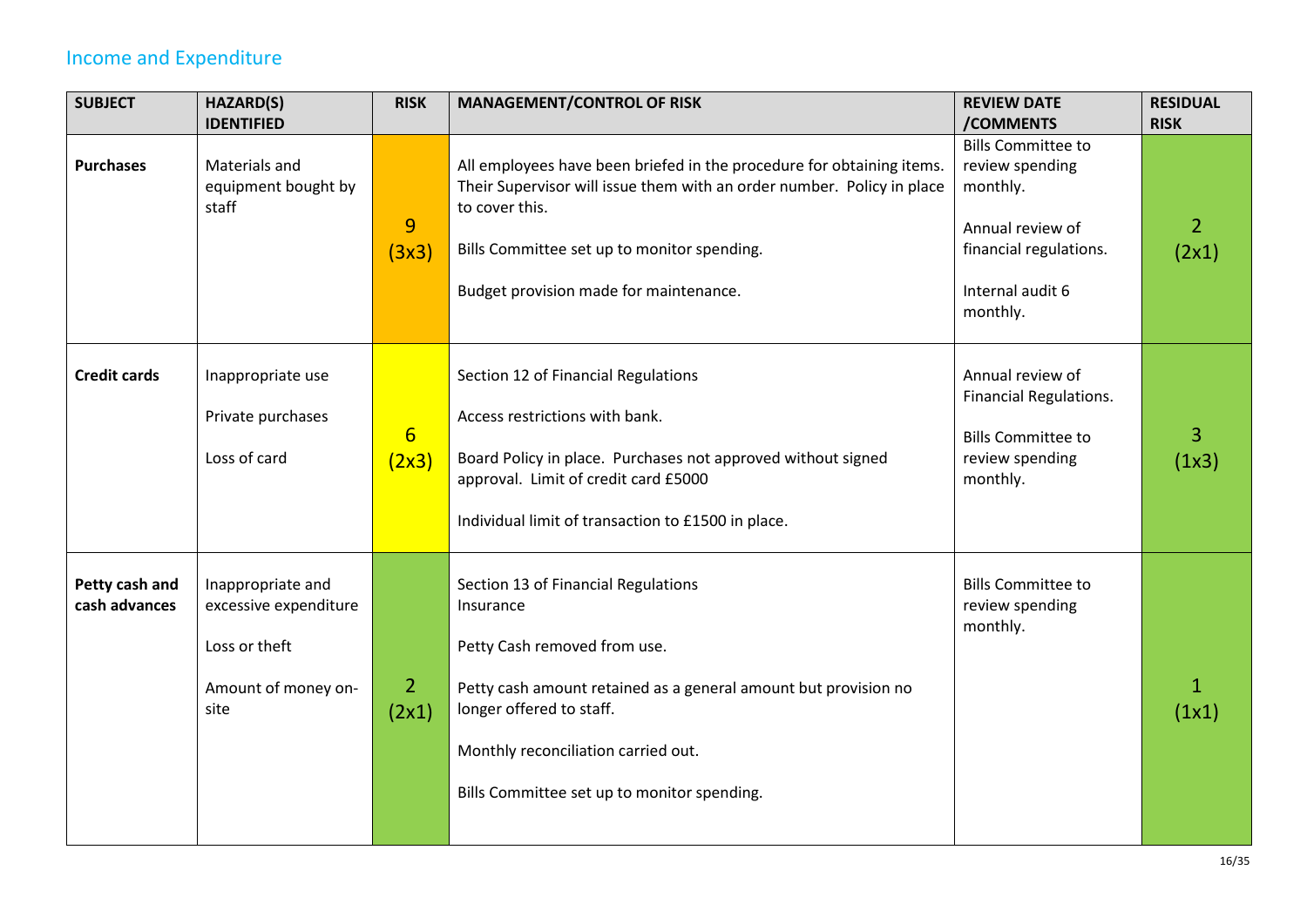| <b>Income</b> | Non-collection of<br>rates         |             | Section 14 of Financial Regulations<br>Fidelity Guarantee Insurance in place for £3m | Annual review of<br><b>Financial Regulations.</b> |       |
|---------------|------------------------------------|-------------|--------------------------------------------------------------------------------------|---------------------------------------------------|-------|
|               | Misappropriation of<br>funds       |             | Debt Policy created.                                                                 | <b>Bad Debt review</b><br>annually.               |       |
|               | Non-payment due to<br>insufficient | 15<br>(3x5) | Clerk and Finance Officer to monitor income and aged debtors.                        | Monthly internal<br>finance meetings to           | (1x3) |
|               | funds/liquidation                  |             | DRS and Sage reconciliation to occur monthly to gauge recording.                     | assess<br>income/expenditure.                     |       |
|               |                                    |             | Majority of income received from Local Authorities in 2 instalments.                 |                                                   |       |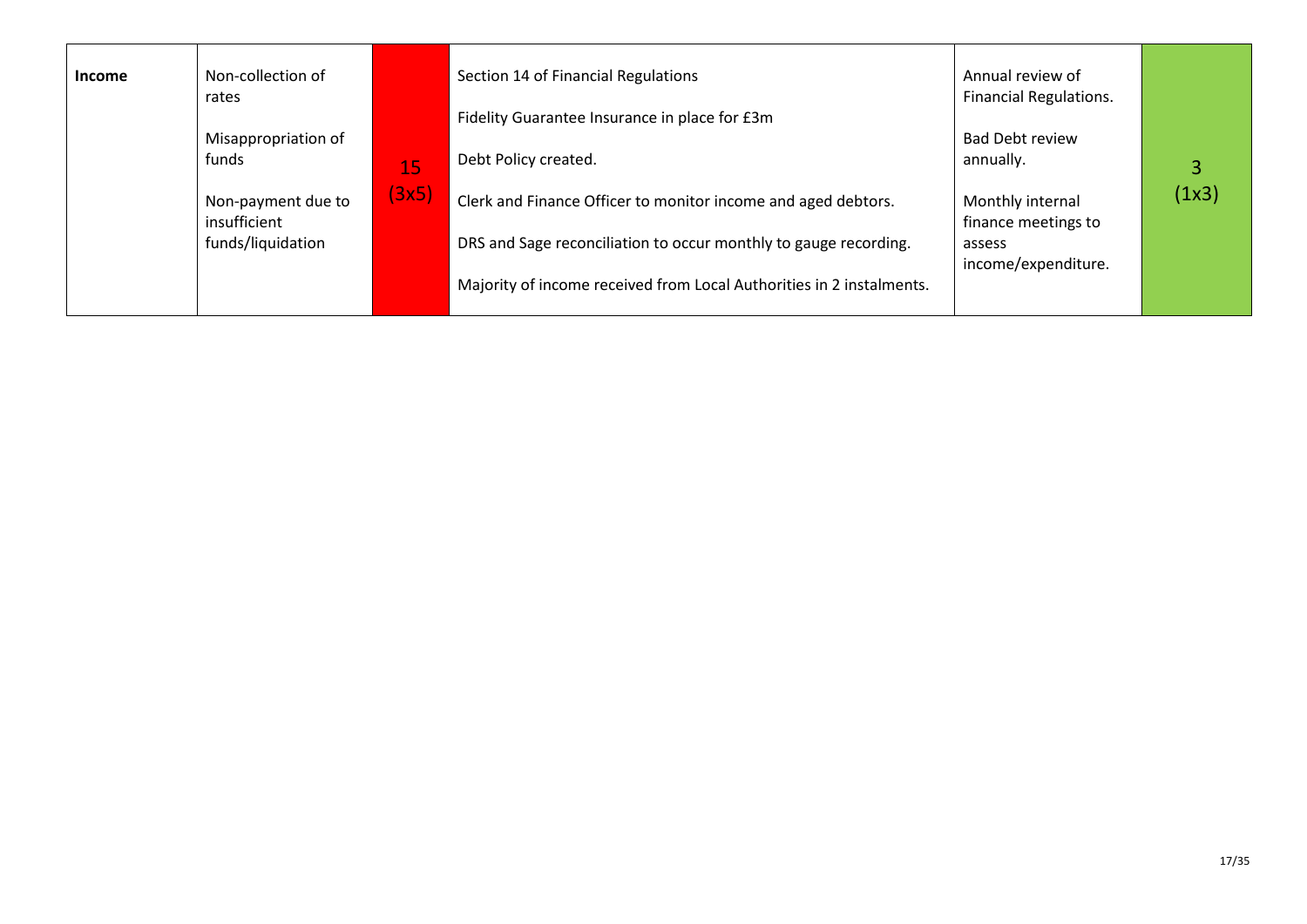## Financial Securities

<span id="page-17-0"></span>

| <b>SUBJECT</b>                                           | HAZARD(S)                                                                                                               | <b>RISK</b>             | <b>MANAGEMENT/CONTROL OF RISK</b>                                                                                                                                                                                                                                                                                                          | <b>REVIEW DATE</b>                                                                                                                                     | <b>RESIDUAL</b>         |
|----------------------------------------------------------|-------------------------------------------------------------------------------------------------------------------------|-------------------------|--------------------------------------------------------------------------------------------------------------------------------------------------------------------------------------------------------------------------------------------------------------------------------------------------------------------------------------------|--------------------------------------------------------------------------------------------------------------------------------------------------------|-------------------------|
|                                                          | <b>IDENTIFIED</b>                                                                                                       |                         |                                                                                                                                                                                                                                                                                                                                            | /COMMENTS                                                                                                                                              | <b>RISK</b>             |
| <b>Bribery</b>                                           | Employees coerced.<br><b>Board Members</b><br>coerced<br>Acquisition against the<br>interests of the Board              | 10<br>(2x5)             | Section 20 of Financial Regulations<br>Vigilance of the Clerk<br>Procurement process utilising Board Member scrutiny in place.<br>Vigilance of the Bills Committee                                                                                                                                                                         | Annual review of the<br>regulations.<br><b>Bills Committee to</b><br>review spending<br>monthly.                                                       | $\overline{2}$<br>(1x2) |
| Banking,<br><b>Investments &amp;</b><br><b>Borrowing</b> | <b>Bank failure</b><br>Imprudent<br>investments<br>Long term returns<br>Inadequate checks<br><b>Bank errors</b><br>Loss | 10<br>(2x5)             | Section 16 & 18 of Financial Regulations<br>Consent required to obtain loan from DEFRA<br>Office Administrator and Internal Auditor ensure checks are carried<br>out on banking of money and statements add up.<br>Bank statements are checked and reconciled on a monthly basis.<br>Investment decisions to be taken by Board committees. | Annual review of the<br>regulations.<br>Internal audit reports<br>every 6 months.<br>Investment reports at<br>quarterly Finance<br>Committee meetings. | $\overline{5}$<br>(1x5) |
| <b>Expense claims</b>                                    | Excessive claims<br>submitted by<br>employees or Board<br><b>Members</b>                                                | $\overline{4}$<br>(2x2) | Section 21 of Financial Regulations<br>Rates of mileage allowances known in advance and are reported to<br>the Bills Committee on a monthly basis<br>Expenditure outside permitted channels approved ahead of purchase.<br>Records of all transactions to be kept.<br>Vigilance of Board and Finance Committee.                            | Annual review of the<br>regulations.<br>Internal audit reports<br>every 6 months.<br><b>Bills Committee to</b><br>review spending<br>monthly.          | $\overline{2}$<br>(1x2) |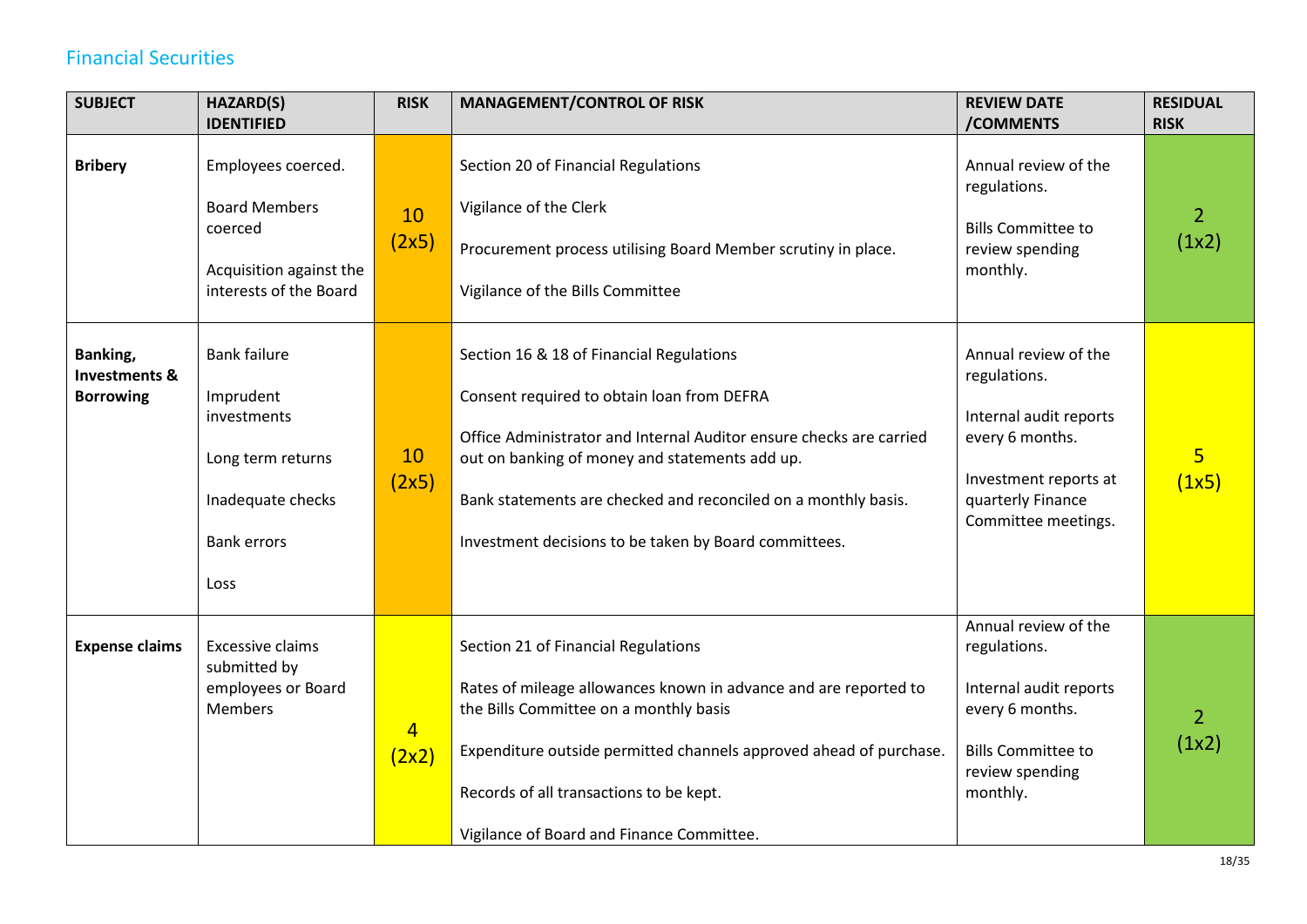| <b>Security</b> | Loss or theft of Boards<br>property, including<br>cash and records |                          | Section 26 of Financial Regulations<br>GDPR training for all office staff carried out 2 yearly.                | Data to be moved into<br>the cloud once<br>technology allows.                                          |       |
|-----------------|--------------------------------------------------------------------|--------------------------|----------------------------------------------------------------------------------------------------------------|--------------------------------------------------------------------------------------------------------|-------|
|                 |                                                                    | $6 \overline{}$<br>(2X3) | Insurance policies held with NFU.<br>Data recorded and tape taken home each week.<br>Cash kept in locked safe. | Internal finance<br>meetings held monthly.<br><b>Bills Committee to</b><br>review spending<br>monthly. | (1x3) |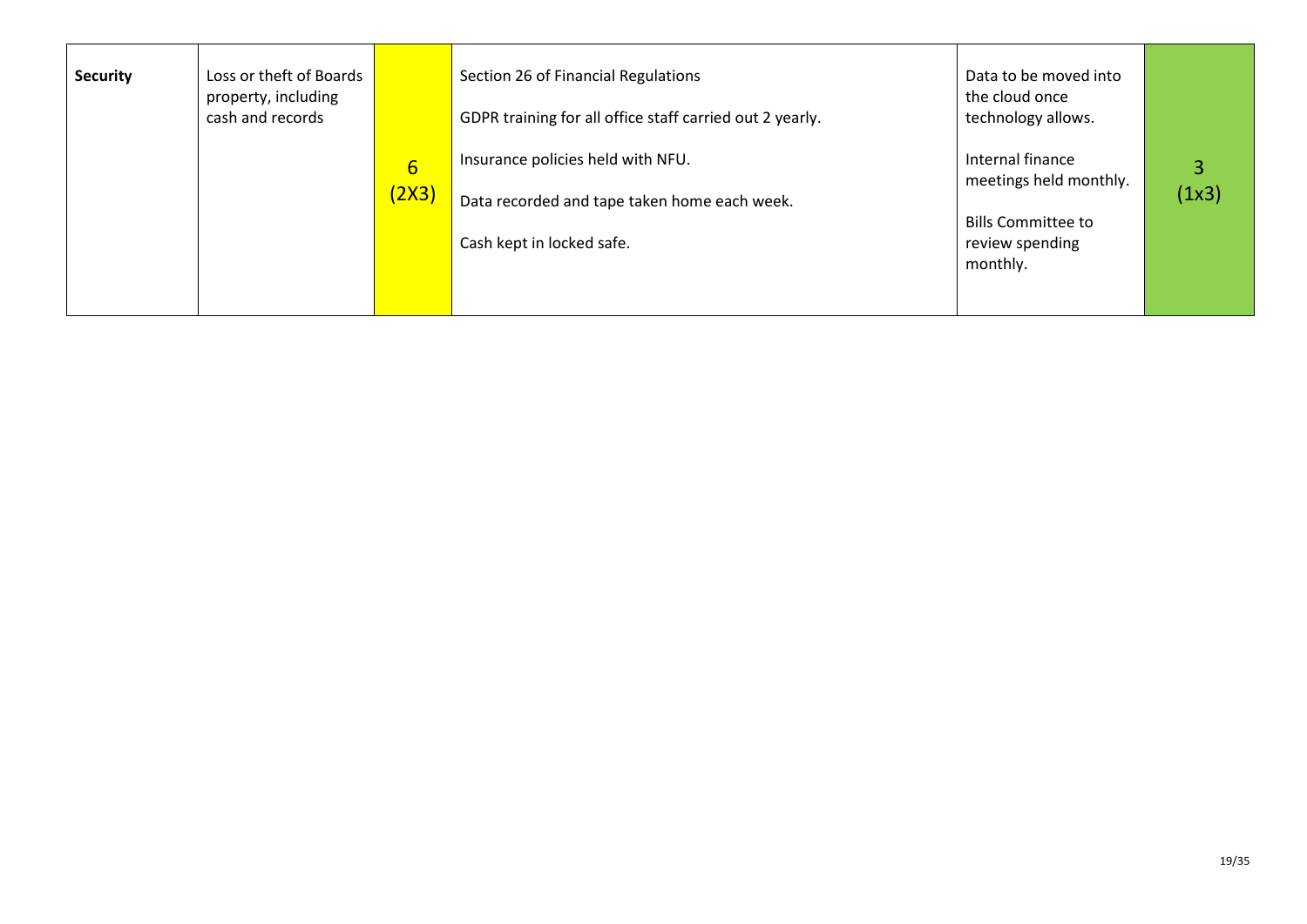## HMRC and Legal

<span id="page-19-0"></span>

| <b>SUBJECT</b>                           | HAZARD(S)                                                                                                                                                                                                                                 | <b>RISK</b> | <b>MANAGEMENT/CONTROL OF RISK</b>                                                                                                                                                                                                                                                                                                                                                                                                                                                                                                                        | <b>REVIEW DATE</b>                                                                                         | <b>RESIDUAL</b>         |
|------------------------------------------|-------------------------------------------------------------------------------------------------------------------------------------------------------------------------------------------------------------------------------------------|-------------|----------------------------------------------------------------------------------------------------------------------------------------------------------------------------------------------------------------------------------------------------------------------------------------------------------------------------------------------------------------------------------------------------------------------------------------------------------------------------------------------------------------------------------------------------------|------------------------------------------------------------------------------------------------------------|-------------------------|
|                                          | <b>IDENTIFIED</b>                                                                                                                                                                                                                         |             |                                                                                                                                                                                                                                                                                                                                                                                                                                                                                                                                                          | /COMMENTS                                                                                                  | <b>RISK</b>             |
| Salaries, wages<br>& pension<br>payments | Failure to deduct<br>correct tax, NI and<br>pension contributions<br>and pay to relevant<br>authority.<br>Failure to comply with<br>current legislation on<br>employee terms and<br>conditions.<br>Incorrect hours or rate<br>of pay paid | 8<br>(2x4)  | Section 19 of Financial Regulations<br>Local Government Pension Scheme Regulations 2013<br>Various employment legislation<br>Appropriate contracts of employment guard against mistakes and<br>allow the Board to recoup any errors.<br>Sage Payroll software utilised by trained Finance Officer.<br>Timesheets approved by supervisor and paid by Office Administrator<br>each month and approved by the Clerk.<br>Training for tax and pension compliance carried out.<br>Employee files and terms amended April 2021 by external HR<br>professional. | Reviewed every 3 years.<br>Annual review of the<br>regulations.                                            | $\overline{4}$<br>(1x4) |
| <b>Insurances</b>                        | Insufficient cover held.<br><b>Excessive premiums</b><br>paid.<br>Inadequacy of cover<br>Compliance                                                                                                                                       | 8<br>(2x4)  | Section 22 of Financial Regulations<br>Insurance is reviewed each year to ensure the cover is adequate and<br>appropriate.<br>Review and market testing to be carried out every 3 years. Last done<br>2021.                                                                                                                                                                                                                                                                                                                                              | Market testing to be<br>carried out 2024 or<br>sooner if required.<br>Annual review of the<br>regulations. | (1x4)                   |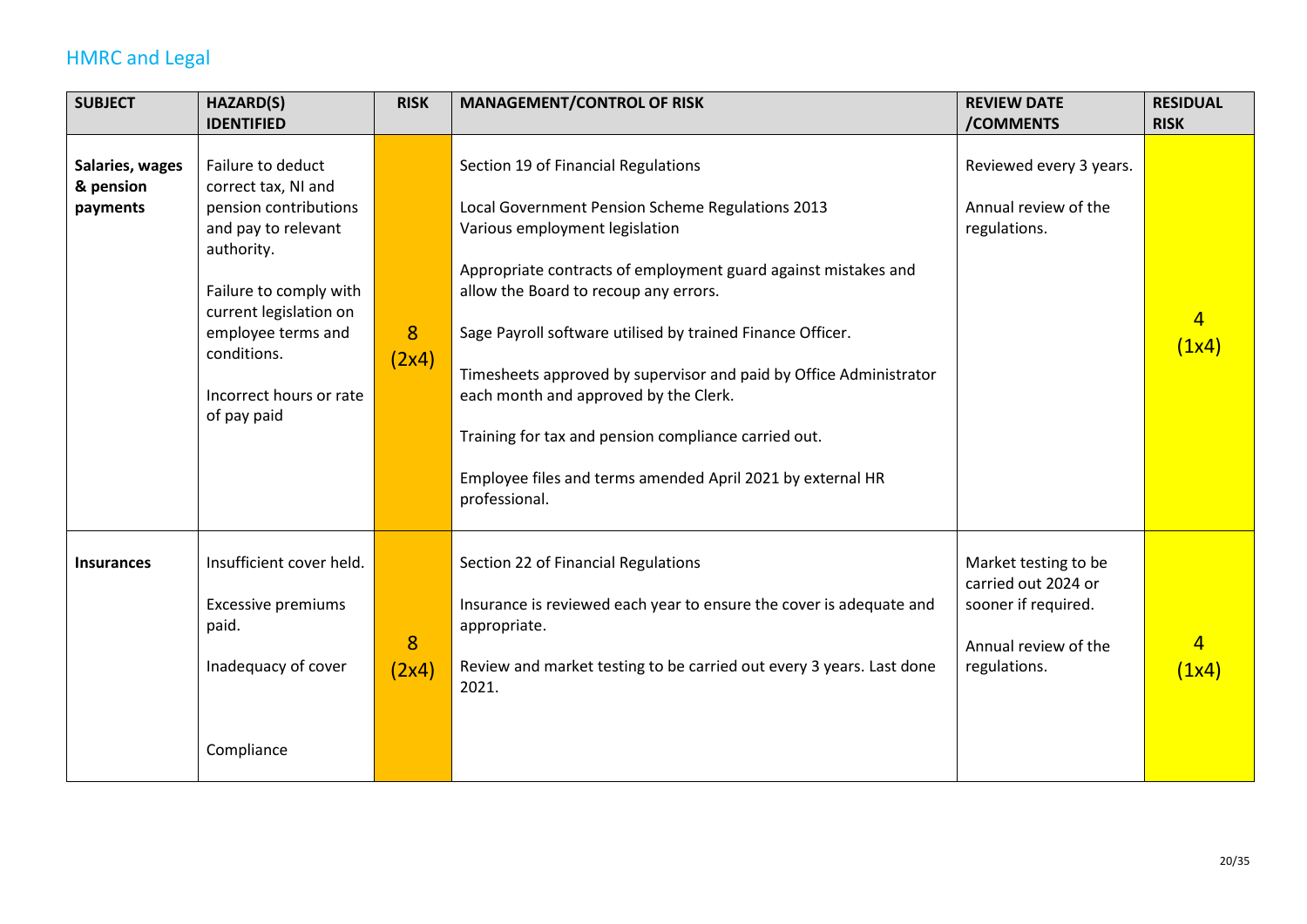#### Assets

<span id="page-20-0"></span>

| <b>SUBJECT</b>              | HAZARD(S)                                                                                                                                                                        | <b>RISK</b>               | <b>MANAGEMENT/CONTROL OF RISK</b>                                                                                                                                                                                                                                                                                                                                                         | <b>REVIEW DATE</b>                                                                                                                            | <b>RESIDUAL</b>         |
|-----------------------------|----------------------------------------------------------------------------------------------------------------------------------------------------------------------------------|---------------------------|-------------------------------------------------------------------------------------------------------------------------------------------------------------------------------------------------------------------------------------------------------------------------------------------------------------------------------------------------------------------------------------------|-----------------------------------------------------------------------------------------------------------------------------------------------|-------------------------|
|                             | <b>IDENTIFIED</b>                                                                                                                                                                |                           |                                                                                                                                                                                                                                                                                                                                                                                           | /COMMENTS                                                                                                                                     | <b>RISK</b>             |
| <b>Assets</b>               | Failure to maintain to<br>a suitable standard<br>Lack of insurance<br>No records held<br>Inaccurate valuations                                                                   | 12<br>(3x4)               | Section 23 & 24 of Financial Regulations<br><b>Statement of Accounting Policies</b><br>Asset records updated with Internal Audit review every year.<br>Vehicles, plant & equipment reviewed every 3 years.<br>Office space rented to reduce liability relating to upkeep.                                                                                                                 | Reviewed every 3 years.<br>Statement approved<br>annually<br>(May each year)                                                                  | $\overline{4}$<br>(1x4) |
| <b>Employees</b>            | Loss of key personnel<br>Illegal actions<br>undertaken by staff.<br>Lack of Health &<br>Safety provision.<br>Carrying out private<br>work without<br>Supervisor<br>notification. | 16<br>(4x4)               | Adequate supervision, monitoring and training given.<br>Cross training personnel to cover various duties in absence of others.<br>Board to appoint H+S representative member.<br>Office to have NEBOSH training and CITB where required.<br>Provision of safe working guidelines to be put in place.<br>Any private work needs approval from office.<br>Insurance policies held with NFU. | H+S meetings held<br>quarterly.<br>Working practice to be<br>reviewed every 2 years.<br>Ongoing training.<br>Insurances reviewed<br>annually. | $\overline{4}$<br>(1x4) |
| <b>Employee</b><br>property | Theft or damage                                                                                                                                                                  | $6 \overline{6}$<br>(2x3) | Section 27 of Financial Regulations<br>Employees requested to not bring in personal items.<br>Employee handbook outlines expectations.<br>Insurance for sites held with NFU.                                                                                                                                                                                                              | Annual review of the<br>regulations.<br>Insurances reviewed<br>annually.                                                                      | $\overline{2}$<br>(1x2) |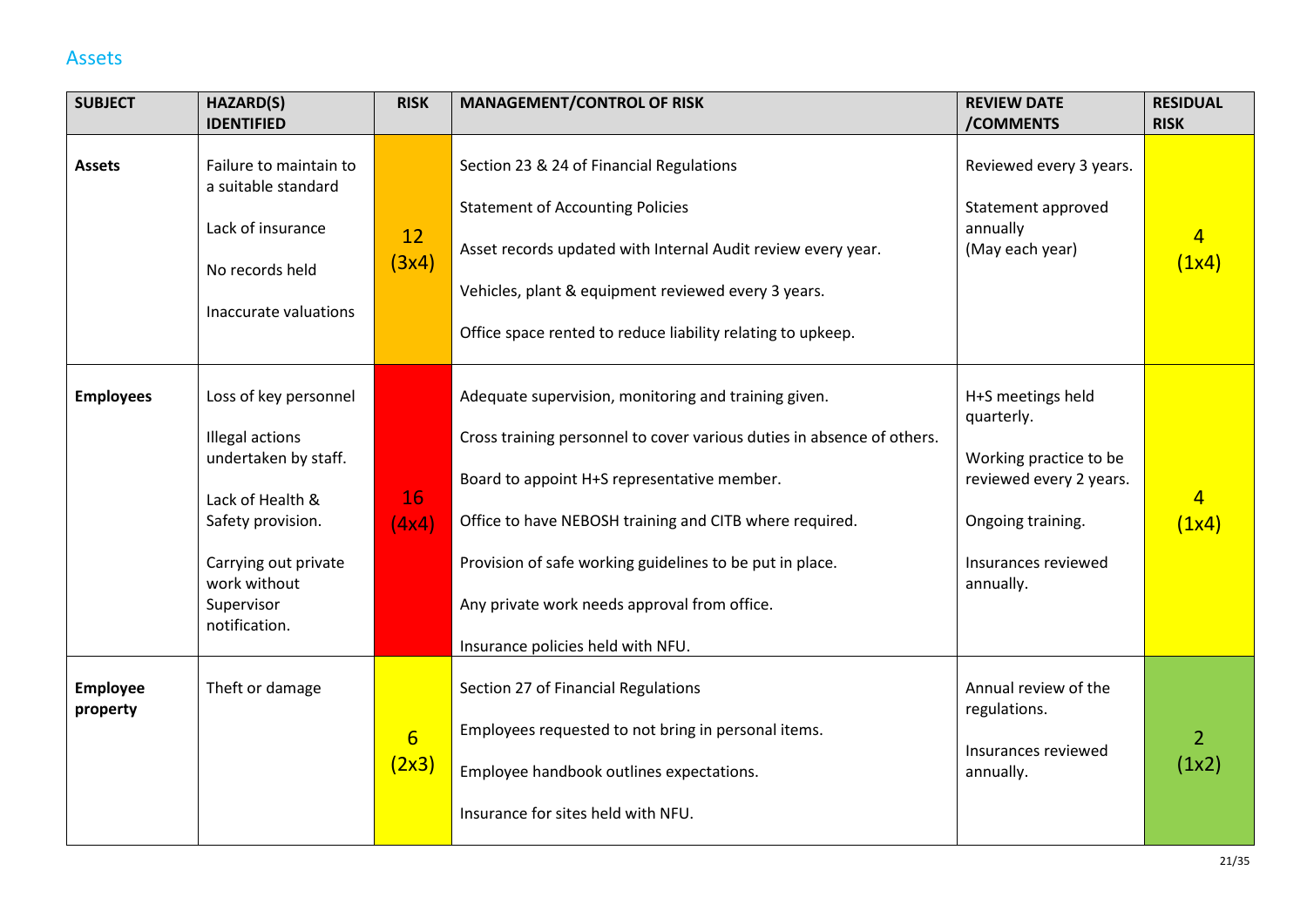| <b>VAT</b>          | VAT not paid or<br>recovered in a timely<br>fashion                                                                                                               | $6\overline{6}$<br>(2x3) | Sage software maintained by trained Finance Officer.<br>Internal Auditor report every 6 months.<br>Training on processing financial data given where needed.                                                                                                           | Annual review of the<br>regulations.<br>Internal Audit reports 6<br>monthly. (June and<br>November)            | 3<br>(1x3)              |
|---------------------|-------------------------------------------------------------------------------------------------------------------------------------------------------------------|--------------------------|------------------------------------------------------------------------------------------------------------------------------------------------------------------------------------------------------------------------------------------------------------------------|----------------------------------------------------------------------------------------------------------------|-------------------------|
| <b>Pension fund</b> | Under funded<br>Unable to fulfil<br>pension leading to<br>litigation.                                                                                             | $\overline{4}$<br>(1x4)  | IAS19. Annual report produced to identify any liability.<br>Training given to Finance Officer on pension requirements.<br>Investments to be decided upon by the Board.                                                                                                 | Revalued by<br>independent Actuary<br>every three years to<br>address any shortfall<br>over a 25-year period   | $\overline{2}$<br>(1x2) |
| <b>Fuel stock</b>   | Theft<br>Inappropriate use<br>Inaccurate value<br>recorded leading to<br>loss.<br>Overordering and<br>mistaken orders.<br>Poor handling leading<br>to litigation. | 8<br>(2x4)               | Section 25 of Financial Regulations<br>Recording of all usage monitored by the office.<br>Orders only taken by office.<br>Deliveries to be signed.<br><b>Statement of Accounting Policies</b><br>Works Supervisor to approve all purchases as required with the Clerk. | Statement approved<br>annually (May each<br>year).<br><b>Bills Committee to</b><br>review spending<br>monthly. | $\overline{2}$<br>(1x2) |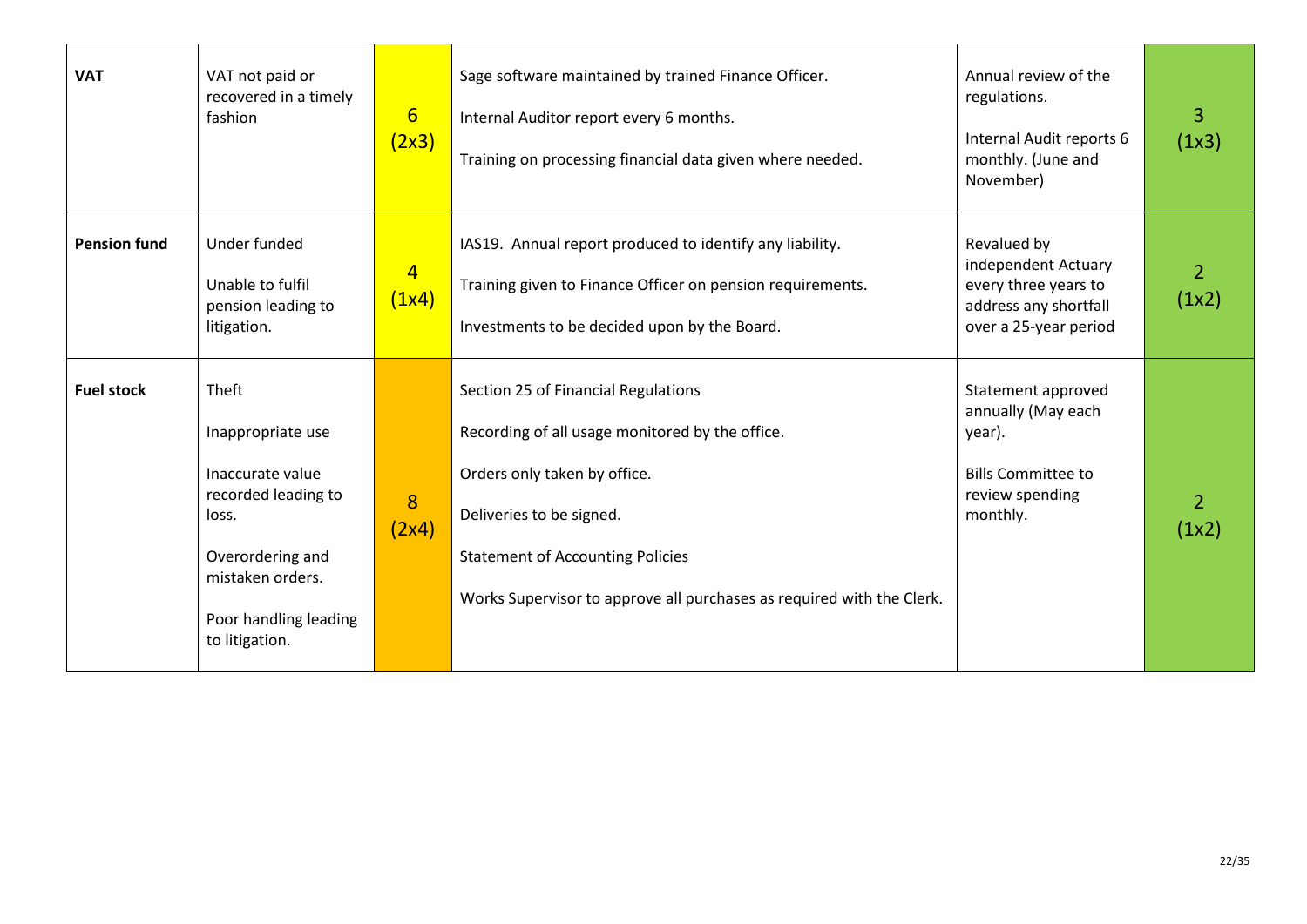## Futures and Planning

<span id="page-22-0"></span>

| <b>SUBJECT</b>                                        | <b>HAZARD(S)</b>                                                                                                                                                        | <b>RISK</b>             | <b>MANAGEMENT/CONTROL OF RISK</b>                                                                                                                                                                                                                                                                                                                 | <b>REVIEW DATE</b>                                                                                                                                                              | <b>RESIDUAL</b>         |
|-------------------------------------------------------|-------------------------------------------------------------------------------------------------------------------------------------------------------------------------|-------------------------|---------------------------------------------------------------------------------------------------------------------------------------------------------------------------------------------------------------------------------------------------------------------------------------------------------------------------------------------------|---------------------------------------------------------------------------------------------------------------------------------------------------------------------------------|-------------------------|
|                                                       | <b>IDENTIFIED</b>                                                                                                                                                       |                         |                                                                                                                                                                                                                                                                                                                                                   | /COMMENTS                                                                                                                                                                       | <b>RISK</b>             |
| <b>Budgets</b>                                        | Insufficient estimate<br>of expenditure<br>/income for next<br>financial year<br>Need to borrow /<br>additional liability.<br>Breach of set<br>minimum bank<br>balance. | 10<br>(2x5)             | <b>Statement of Internal Control</b><br>Annual budget carried out by trained Finance Officer and Clerk.<br>Approved by Board on recommendation of Finance Committee.<br>Finance Committee minuted for transparency.<br>Internal and External Audit annually.<br>Bills Committee to assess spending monthly.<br>Suitable minimum bank balance set. | Statement approved<br>annually<br>(May each year)<br><b>Bills Committee to</b><br>review spending<br>monthly.<br><b>Budget meeting held</b><br>ahead of decision in<br>October. | 4<br>(1x4)              |
| <b>Election costs</b>                                 | Mismanagement of<br>election process.<br>Unforeseen costs of<br>election.<br>No election budget<br>made.                                                                | $\overline{4}$<br>(2x2) | Elections are known in advance and provision made in annual<br>estimates.<br>Budgets to consider inflation and need to additional election<br>elements.                                                                                                                                                                                           | Elections held every 3<br>years (Next is Sept<br>2021)                                                                                                                          | 1<br>(1x1)              |
| <b>Year End</b><br>Accounts/<br><b>Annual Returns</b> | Failure to provide an<br>accurate statement in<br>a timely fashion.<br>Failure to produce<br>figures for end of year<br>audits.                                         | 6<br>(2x3)              | Finance Committee meeting held prior to external audit, but post<br>internal audit to assess financial situation.<br>End of year carried out by trained Finance Officer.<br>Internal Audit carried out by third party under Board committee<br>guidance.                                                                                          | Annual meeting in<br>May/June to discuss<br>year end.<br>Audit report received<br>every 6 months.<br>(October and May/June)                                                     | $\overline{2}$<br>(1x3) |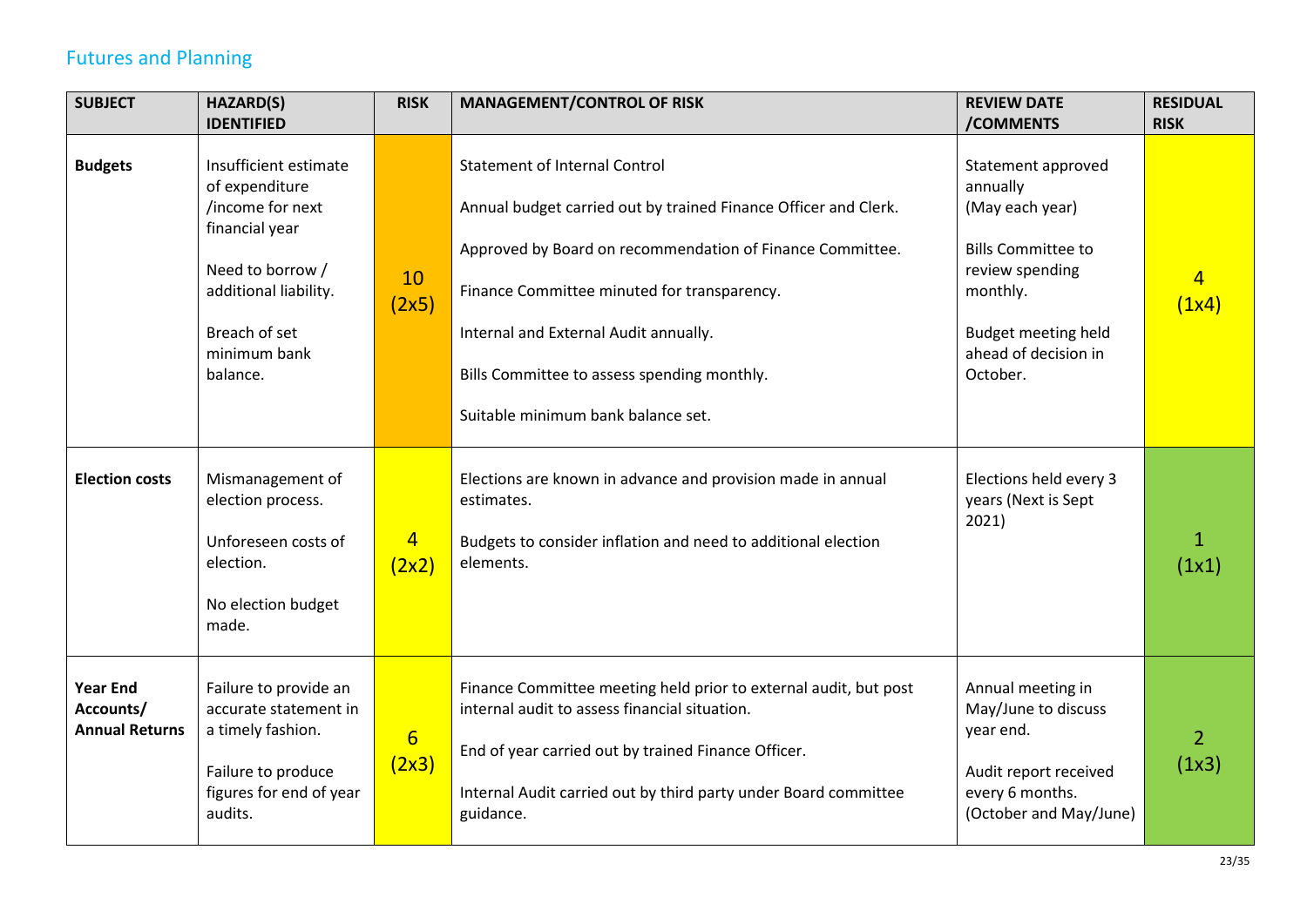| Litigation                                                                                     | Legal action being<br>taken against the<br>Board                                        | 12<br>(3x4) | Professional Indemnity Insurance policy in place through NFU for<br>$f1m$ .<br>Insurance policies - Public Liability £5m, Employers Liability £10m.<br>Budget provision made for legal expenses.<br>Minimum bank balance retained to allow for unexpected expenditure.                                              | Insurances reviewed<br>annually.<br>Budgets done annually<br>(November)                                                                         | 3<br>(1x3) |
|------------------------------------------------------------------------------------------------|-----------------------------------------------------------------------------------------|-------------|---------------------------------------------------------------------------------------------------------------------------------------------------------------------------------------------------------------------------------------------------------------------------------------------------------------------|-------------------------------------------------------------------------------------------------------------------------------------------------|------------|
| <b>Clerk</b><br>(Responsible<br><b>Financial</b><br>Officer)<br><b>Office</b><br>Administrator | Absence<br>Leaves the Boards<br>employment<br>Failure to comply with<br>Boards controls | 8<br>(2x4)  | Bills Committee to assess monthly expenditure.<br>Finance Committee to approve payments over £10,000.<br>Internal/External Audits carried out annually.<br>Emergency Plan created. Outlines assistance from Chairmen of both<br>Boards and the Joint Services committee in the event of no<br>responsible officers. | Bills committee to be<br>held monthly.<br><b>Emergency Plan</b><br>updated 3 years (Last<br>December 2020).<br>Insurances reviewed<br>annually. | (1x2)      |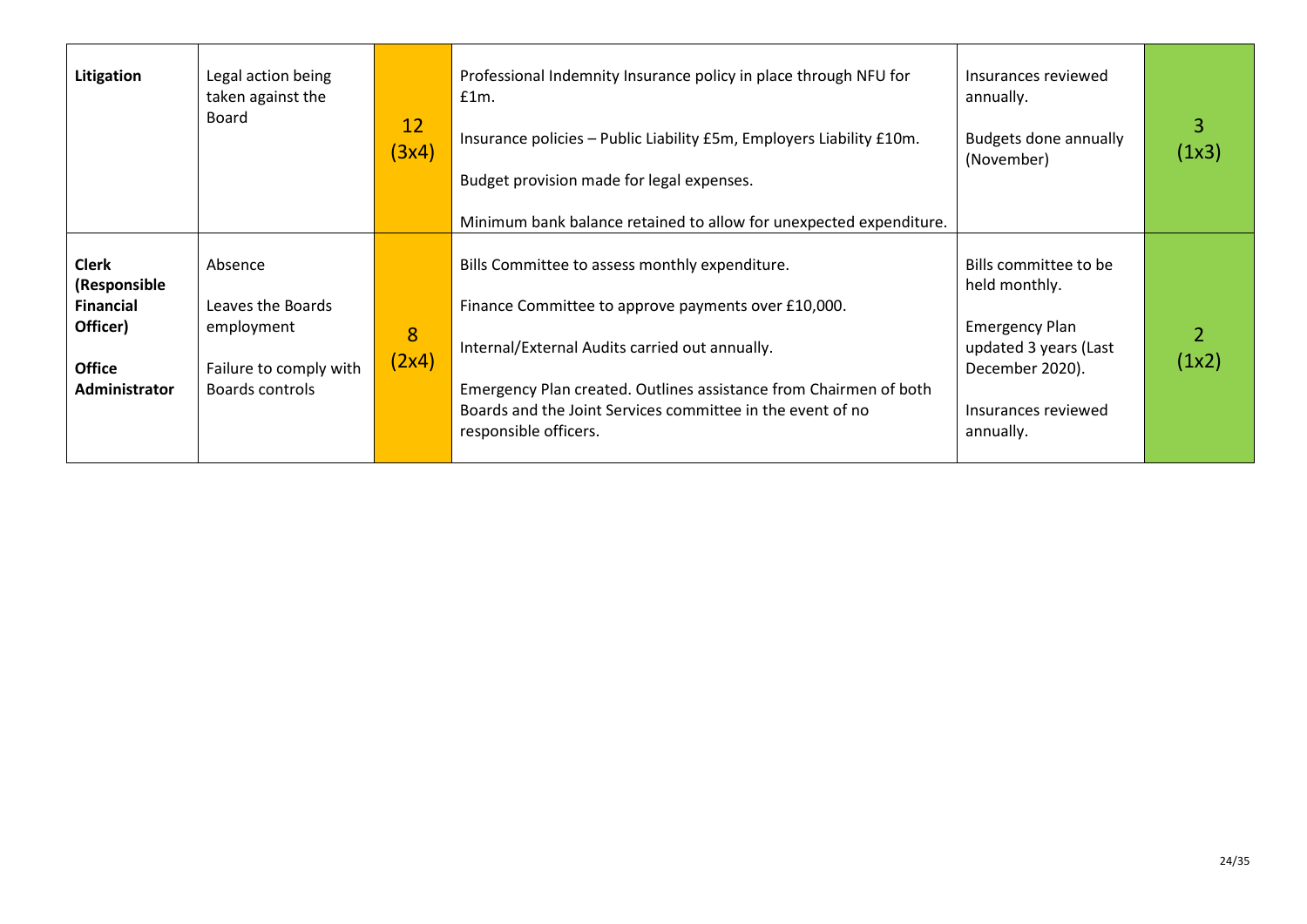## Members and Transparency

<span id="page-24-0"></span>

| <b>SUBJECT</b>                                                  | HAZARD(S)                                                                           | <b>RISK</b>               | <b>MANAGEMENT/CONTROL OF RISK</b>                                                                                                                                                                                                                                                | <b>REVIEW DATE</b>                                                                                                                           | <b>RESIDUAL</b>         |
|-----------------------------------------------------------------|-------------------------------------------------------------------------------------|---------------------------|----------------------------------------------------------------------------------------------------------------------------------------------------------------------------------------------------------------------------------------------------------------------------------|----------------------------------------------------------------------------------------------------------------------------------------------|-------------------------|
|                                                                 | <b>IDENTIFIED</b>                                                                   |                           |                                                                                                                                                                                                                                                                                  | /COMMENTS                                                                                                                                    | <b>RISK</b>             |
| Minutes/<br>Agendas /<br><b>Notices and</b><br><b>Statutory</b> | Failure of accuracy<br>and legality<br>Inappropriate business                       |                           | Standing Orders - policy of Board on how to conduct its business.<br>All statutory documents regularly reviewed.                                                                                                                                                                 | <b>Review Standing Orders</b><br>as and when required.<br>(Last Sept 2020)                                                                   |                         |
| documents                                                       | conduct                                                                             | $6\overline{6}$<br>(3x2)  | Board meeting minutes publicly displayed and approved by the Board.<br>Committee minutes approved by the full Board.                                                                                                                                                             | Minutes updated on<br>website within one<br>month (where possible).                                                                          | 1<br>(1x1)              |
|                                                                 |                                                                                     |                           | Levy notice given to council before February for coming year.<br>Full investigations to be carried out prior to notices been issued.                                                                                                                                             | Notice of Levy issued by<br>email before February                                                                                            |                         |
|                                                                 |                                                                                     |                           | Public attendance welcomed.                                                                                                                                                                                                                                                      |                                                                                                                                              |                         |
| <b>Members</b><br><i>interests</i>                              | Conflict of interest in<br>Board decisions.<br>No Register of<br>Members interests. | $6\overline{6}$<br>(2x3)  | Members must declare conflict of interest pecuniary and non-<br>pecuniary at the start of the meeting, quoting Agenda Item/s.<br>A register of interests' form is completed by all Members and Officers<br>on an annual basis.<br>Declaration of Interests minuted and recorded. | <b>Declaration of Board</b><br>Members Interest forms<br>completed annually<br>(April)<br>Minutes updated on<br>website within one<br>month. | 3<br>(1x3)              |
| <b>Data Protection</b>                                          | No Policy provision.<br>Litigation due to<br>breach of GDPR.                        | 9<br>(3x3)                | Date security, disposal, and handling policy in place<br>Data Protection Registration<br>Third party GDPR cover and advice in place.                                                                                                                                             | Policies reviewed every<br>3 years.<br>Policy updated annually.                                                                              | $\overline{2}$<br>(1x2) |
| Freedom of<br><b>Information Act</b>                            | Litigation due to<br>refusal or non-<br>compliance                                  | $6 \overline{6}$<br>(2x3) | Policy in place to cover legislation and compliance.<br>Staff to respond promptly to requests and report to Clerk and Board.                                                                                                                                                     | Policies reviewed every<br>3 years.                                                                                                          | $\overline{2}$<br>(1x2) |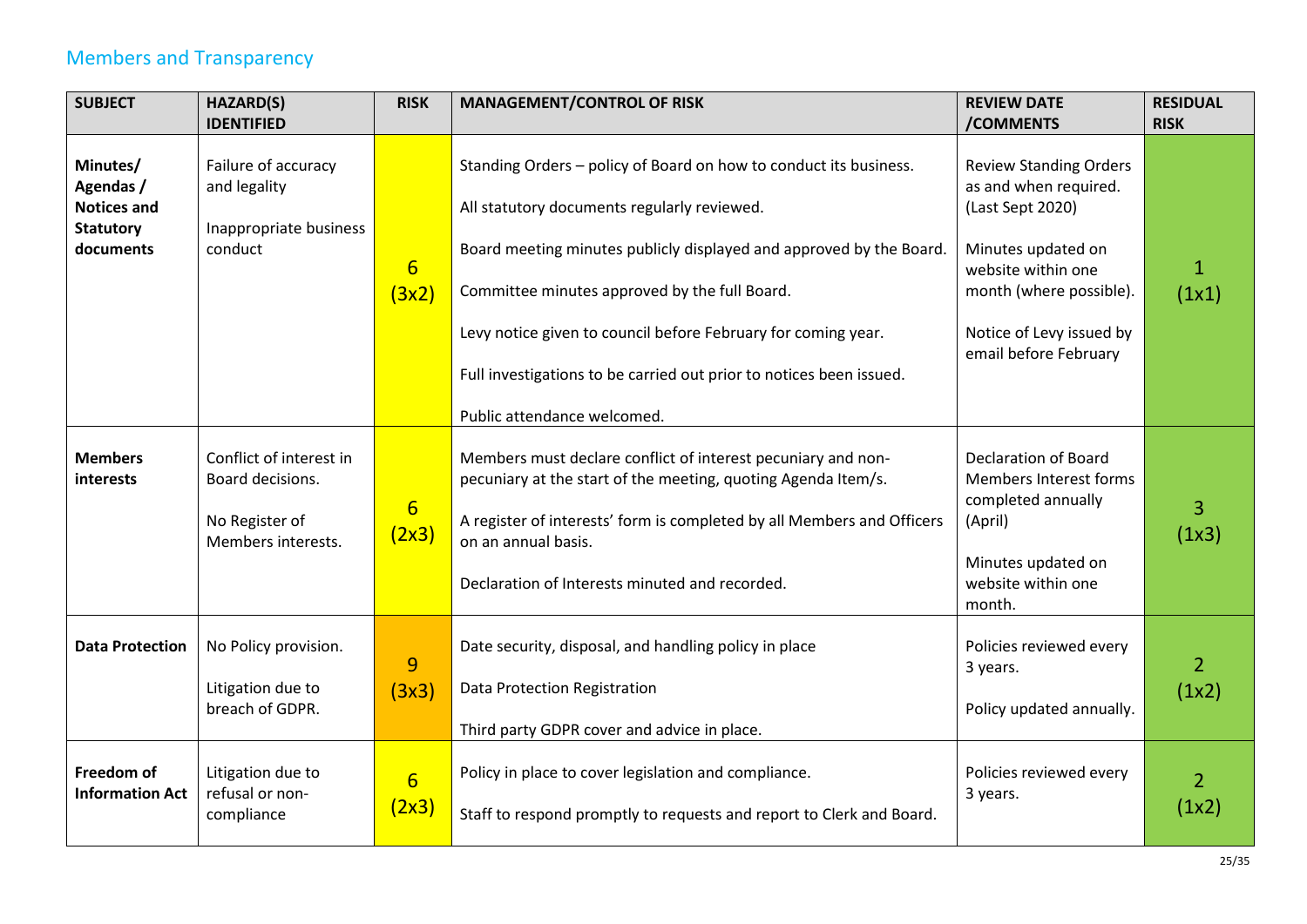| Legal powers | Illegal activity or<br>payments by the<br>Board     |            | The Board and the Clerk to monitor activity of staff.<br>The Board and the Clerk to monitor the IDB area of any landowner in    | Annual review of the<br>regulations.                     |            |
|--------------|-----------------------------------------------------|------------|---------------------------------------------------------------------------------------------------------------------------------|----------------------------------------------------------|------------|
|              | Illegal activity or<br>payments by the<br>employees | 9<br>(3x3) | violation of the Boards Byelaws - legal action under Land Drainage Act<br>1991.<br>The Clerk to monitor activity of employees.  | <b>Bills Committee to</b><br>review spending<br>monthly. | 3<br>(1x3) |
|              | Illegal activity or<br>payments by<br>landowners    |            | Bills Committee to monitor all payments on a monthly basis<br>Report any activity of concern to the Chairman of the Board or an |                                                          |            |
|              |                                                     |            | appropriate Board Member and/or Internal Auditor.                                                                               |                                                          |            |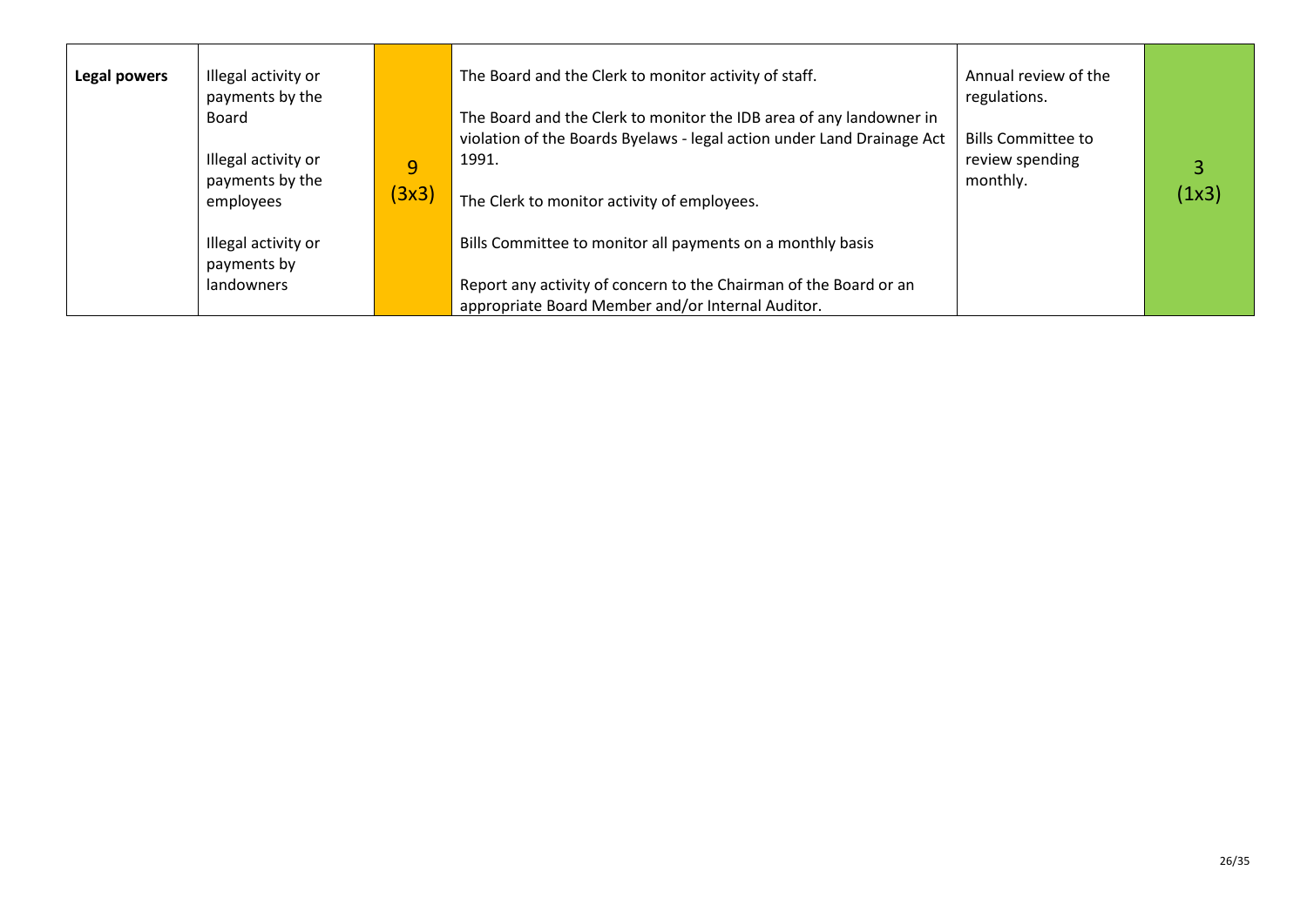## Disaster and Accident/Incident (Depots)

<span id="page-26-0"></span>

| <b>SUBJECT</b>                                 | <b>HAZARD(S)</b>      | <b>RISK</b>                                                                                            | <b>MANAGEMENT/CONTROL OF RISK</b>                                 | <b>REVIEW DATE</b>                                | <b>RESIDUAL</b> |
|------------------------------------------------|-----------------------|--------------------------------------------------------------------------------------------------------|-------------------------------------------------------------------|---------------------------------------------------|-----------------|
|                                                | <b>IDENTIFIED</b>     |                                                                                                        |                                                                   | /COMMENTS                                         | <b>RISK</b>     |
| Break in - Lees<br><b>Road Depot</b>           | Asset damage.         |                                                                                                        | Maintained alarm in place.                                        | Ongoing reviews to the<br>suitability of existing |                 |
|                                                | Injury to intruder.   |                                                                                                        | Security locks in place with unique keys or codes.                | provisions.                                       |                 |
|                                                | Injury to employees.  | 12                                                                                                     | Security gates and fencing to be regularly inspected for defect.  | Annual inspection by<br>officers and/or           | $\overline{3}$  |
|                                                | Loss of working time. | (3x4)                                                                                                  | Insurance with NFU.                                               | members.                                          | (1x3)           |
|                                                | Loss of officer time. |                                                                                                        |                                                                   | Annual insurance<br>review.                       |                 |
|                                                |                       |                                                                                                        |                                                                   |                                                   |                 |
| <b>Damage to Lees</b><br><b>Road Depot due</b> | Asset damage / loss   |                                                                                                        | Flammable items kept within suitable protective cabinet.          | Ongoing reviews to the<br>suitability of existing |                 |
| to fire                                        | Injury                |                                                                                                        | Firefighting equipment kept on site, training in use carried out. | provisions.                                       |                 |
|                                                | Pollution             |                                                                                                        | Plant inspected daily for defects.                                | Annual inspection by<br>officers and/or           |                 |
|                                                | Loss of working time  |                                                                                                        | PAT carried out annually.                                         | members.                                          |                 |
|                                                | Loss of officer time  | 16                                                                                                     | Record of assets kept.                                            | Annual insurance<br>review.                       | $\overline{4}$  |
|                                                |                       | (4x4)                                                                                                  | Insurance on building / vehicles / contents with NFU.             | Annual review of                                  | (2x2)           |
|                                                |                       | Hire company contacts list kept and suitable alternative base of<br>operations arranged (LMIDB Depot). | contractors available in<br>the event of loss.                    |                                                   |                 |
|                                                |                       | Diesel and other liquid containers to be 110% bunded.                                                  | Training to be given<br>every 2 years.                            |                                                   |                 |
|                                                |                       |                                                                                                        |                                                                   | Annual inspection of<br>firefighting equipment.   |                 |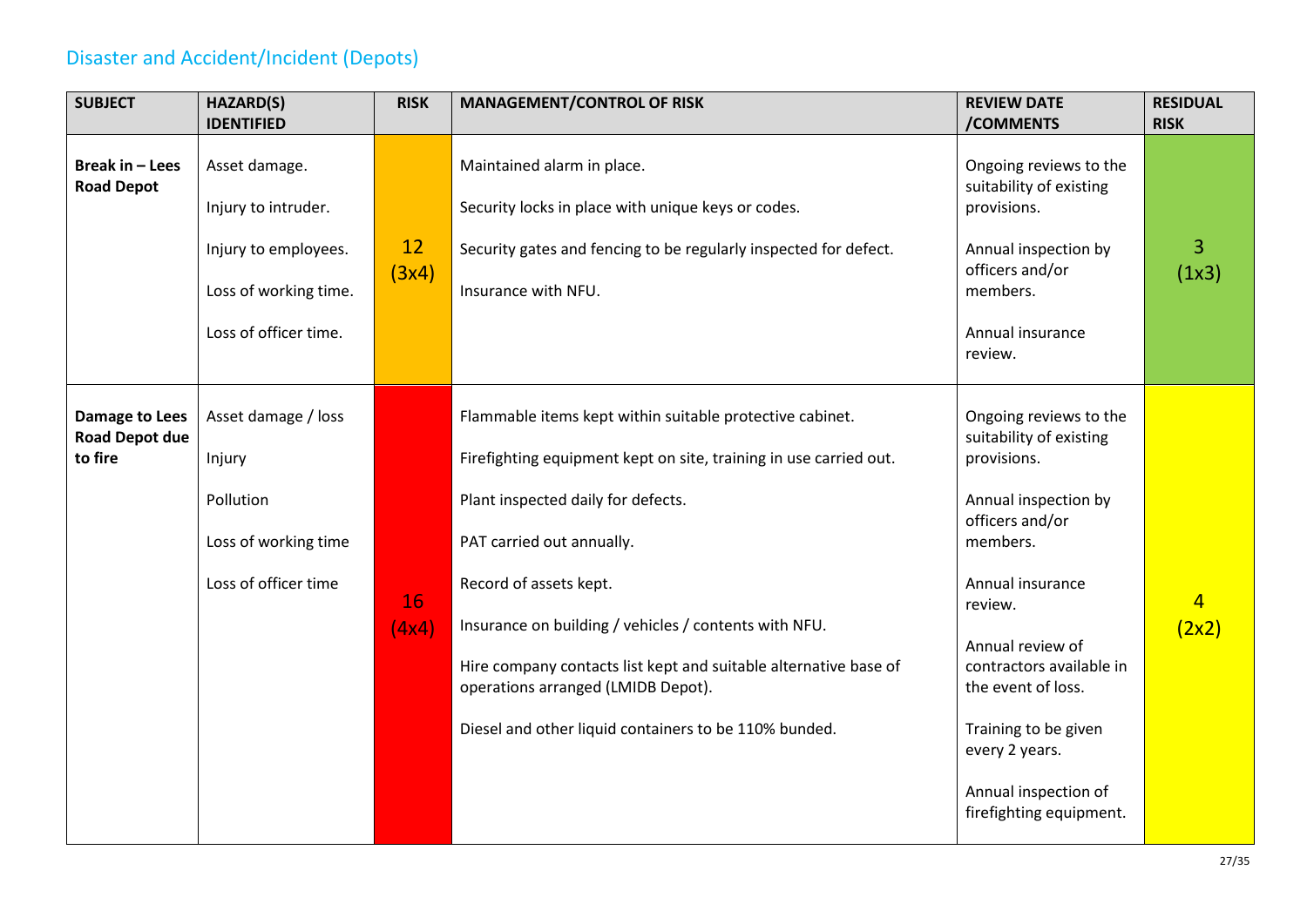| <b>Damage to Lees</b><br><b>Road Depot due</b><br>to Flood (inc.<br><b>River Teise</b><br>event) | Asset damage / loss.<br>Injury to employees.<br>Injury to the public.<br>Pollution as a result of<br>depot flooding.<br>Loss of working time<br>Loss of officer time | 16<br>(4x4)             | Arrangements for plant and tooling made ahead of event.<br>Record of assets kept.<br>Policy in place allowing for loss due to FM or AoG. (Earthquake, storm<br>and flood etc).<br>Hire company contacts list kept and suitable alternative base of<br>operations arranged (LMIDB Depot).<br>Diesel and other liquid containers 110% bunded.<br>Tools kept off the ground and in upstairs store.<br>Insurance policy held with NFU. | Ongoing reviews to the<br>suitability of existing<br>provisions and location.<br>Annual inspection by<br>officers and/or<br>members.<br>Annual insurance<br>review.<br>Annual review of<br>contractors available in<br>the event of loss. | 4<br>(1x4)              |
|--------------------------------------------------------------------------------------------------|----------------------------------------------------------------------------------------------------------------------------------------------------------------------|-------------------------|------------------------------------------------------------------------------------------------------------------------------------------------------------------------------------------------------------------------------------------------------------------------------------------------------------------------------------------------------------------------------------------------------------------------------------|-------------------------------------------------------------------------------------------------------------------------------------------------------------------------------------------------------------------------------------------|-------------------------|
| Damage to Lees<br><b>Road Depot</b><br>(Force Majeure<br>or Act of God)                          | Asset damage<br>Injury to employees<br>Loss of working time<br>Loss of officer time                                                                                  | $\overline{4}$<br>(1x4) | Policy in place allowing for loss due to FM or AoG. (Earthquake, storm<br>and flood etc).<br>Hire company contacts list kept and suitable alternative base of<br>operations arranged (LMIDB Depot).<br>Diesel and other liquid containers to be 110% bunded.<br>Tools kept off the ground and in upstairs store.                                                                                                                   | Annual inspection by<br>officers and/or<br>members.<br>Annual insurance<br>review.<br>Annual review of<br>contractors available in<br>the event of loss.                                                                                  | $\overline{2}$<br>(1x1) |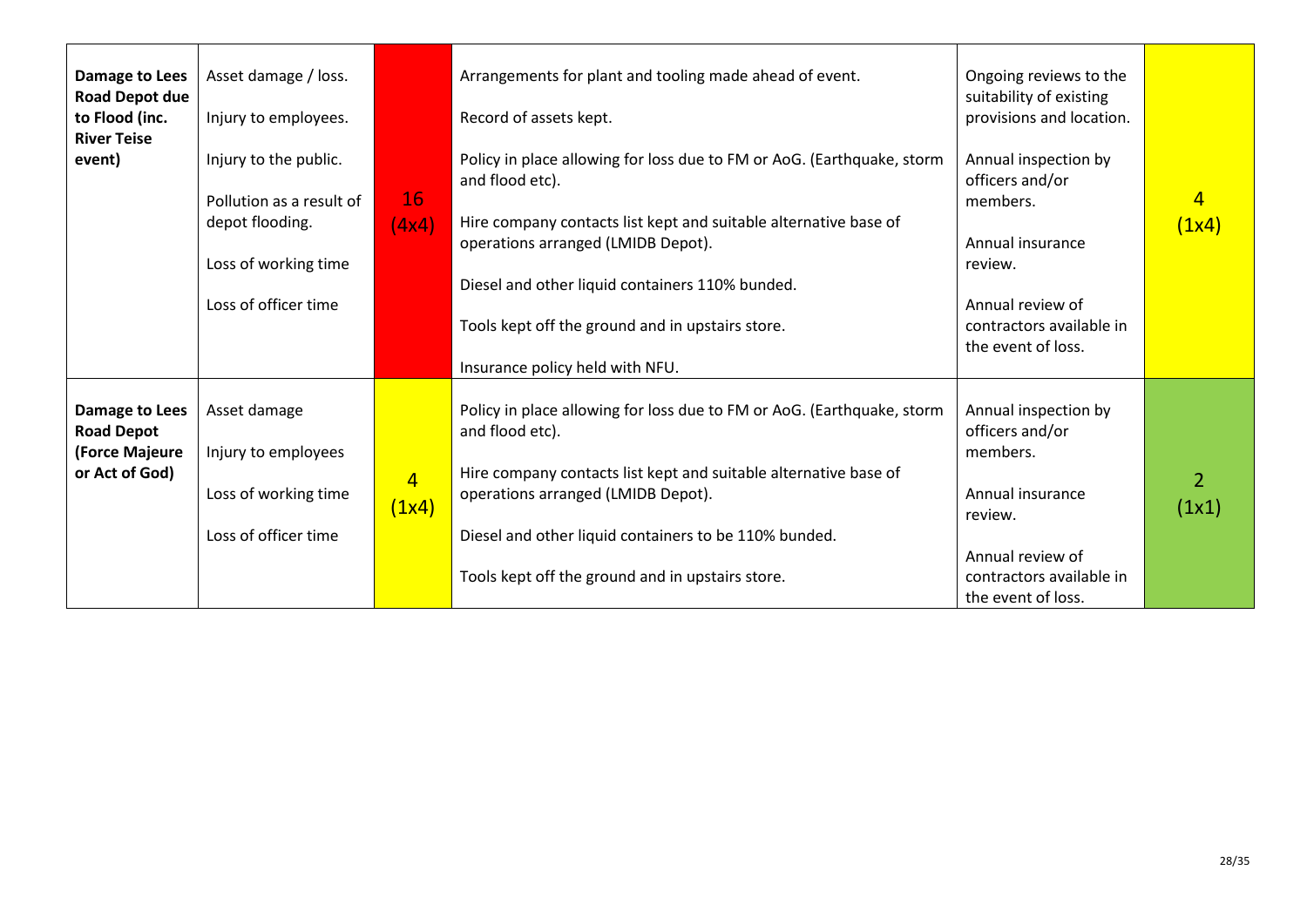## Disaster and Accident/Incident (Office)

<span id="page-28-0"></span>

| <b>SUBJECT</b>                                  | <b>HAZARD(S)</b>                                                                                                                | <b>RISK</b> | <b>MANAGEMENT/CONTROL OF RISK</b>                                                                                                                                                                                                                                                                                                                                                                                                   | <b>REVIEW DATE</b>                                                                                                                                                                                                                                                                                                       | <b>RESIDUAL</b>         |
|-------------------------------------------------|---------------------------------------------------------------------------------------------------------------------------------|-------------|-------------------------------------------------------------------------------------------------------------------------------------------------------------------------------------------------------------------------------------------------------------------------------------------------------------------------------------------------------------------------------------------------------------------------------------|--------------------------------------------------------------------------------------------------------------------------------------------------------------------------------------------------------------------------------------------------------------------------------------------------------------------------|-------------------------|
|                                                 | <b>IDENTIFIED</b>                                                                                                               |             |                                                                                                                                                                                                                                                                                                                                                                                                                                     | /COMMENTS                                                                                                                                                                                                                                                                                                                | <b>RISK</b>             |
| Break in $-$<br><b>Bullen Court</b><br>office   | Asset damage<br>Injury to public                                                                                                |             | Security locks in place with unique keys or codes.<br>Security lighting installed.                                                                                                                                                                                                                                                                                                                                                  | Ongoing reviews to the<br>suitability of existing<br>provisions.                                                                                                                                                                                                                                                         |                         |
|                                                 | Injury to employees<br>Loss of working time                                                                                     | 8<br>(2x4)  | Alarm system on building.<br>Insurance with NFU.                                                                                                                                                                                                                                                                                                                                                                                    | Annual inspection by<br>officers and/or<br>members.                                                                                                                                                                                                                                                                      | 3<br>(1x3)              |
|                                                 | Loss of officer time                                                                                                            |             | Key documents including data, kept in locked safe and/or with Clerk.                                                                                                                                                                                                                                                                                                                                                                | Annual insurance<br>review.                                                                                                                                                                                                                                                                                              |                         |
| Fire damage<br>to Bullen<br><b>Court office</b> | Asset damage / loss<br>Injury to employees<br>Injury to public<br>Pollution as a result of<br>the fire.<br>Loss of officer time | 15<br>(3x5) | Flammable items kept within suitable protective cabinet (safes to<br>have flame proofing where possible).<br>PAT carried out annually.<br>Record of assets kept.<br>Insurance on building and contents with NFU.<br>Home working provision in place for continuity.<br>Fire alarm, firefighting equipment within building.<br>Hard drive taken home by Clerk to maintain records.<br>Key documents moved to 'cloud' for protection. | Ongoing reviews to the<br>suitability of existing<br>provisions.<br>Annual inspection by<br>officers and/or<br>members.<br>Annual insurance<br>review.<br>Information to be<br>moved to cloud location<br>asap.<br>Fire inspection annually<br>to assess building risk.<br><b>Bullen Court office</b><br>opened Dec 2021 | $\overline{4}$<br>(2x2) |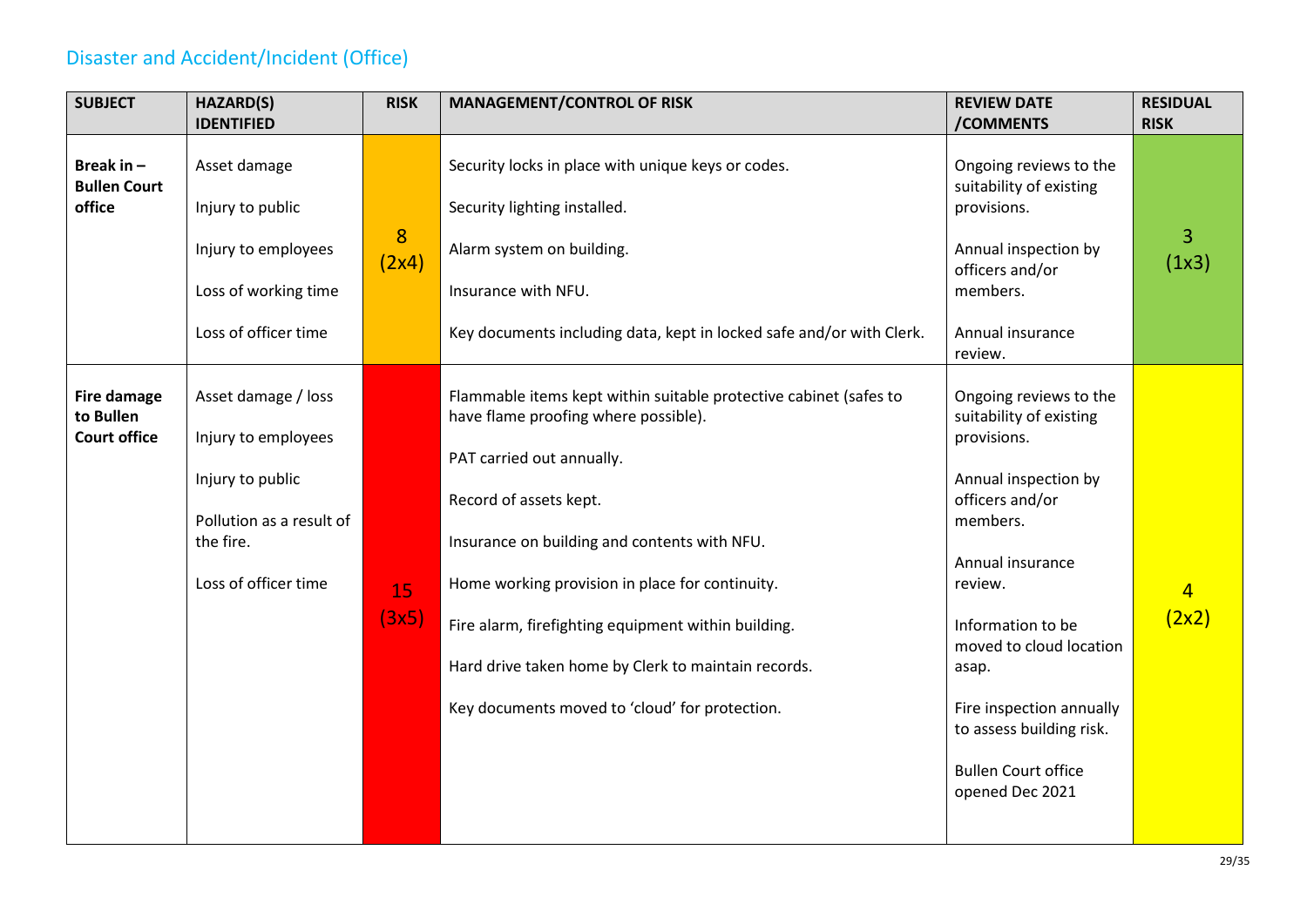| <b>Repairs to</b><br><b>Bullen Court</b><br>office                                    | Unforeseen cost of<br>repairs to property.<br>Litigation for injury<br>due office condition. | 12<br>(4x3)             | Annual inspection of property by health and safety responsible<br>person.<br>Tenancy on new office reduces our liability for the building itself.<br>Insurance held with NFU.<br>Risk assessment carried out annually on hazards and condition.<br>Annual maintenance allowance made within budget. | Inspections to take<br>place annually for<br>health and safety<br>concerns.<br>Annual insurance<br>review.                                                          | $\overline{4}$<br>(2x2) |
|---------------------------------------------------------------------------------------|----------------------------------------------------------------------------------------------|-------------------------|-----------------------------------------------------------------------------------------------------------------------------------------------------------------------------------------------------------------------------------------------------------------------------------------------------|---------------------------------------------------------------------------------------------------------------------------------------------------------------------|-------------------------|
| <b>Flood damage</b><br>to Bullen<br><b>Court office</b>                               | Asset damage / loss<br>Injury<br>Loss of officer time                                        | 3<br>(1x3)              | Record of assets kept.<br>Insurance on building and contents with NFU.<br>Home working provision in place for continuity.<br>Hard drive taken home by Clerk to maintain records.                                                                                                                    | Ongoing reviews to the<br>suitability of existing<br>provisions and location.<br>Annual inspection by<br>officers and/or<br>members.<br>Annual insurance<br>review. | $\overline{2}$<br>(1x2) |
| Damage to<br><b>Bullen Court</b><br>office (Force<br><b>Majeure or</b><br>Act of God) | Asset damage<br>Injury to employees<br>Loss of officer time                                  | $\overline{4}$<br>(1x4) | Policy in place allowing for loss due to FM or AoG. (Earthquake, storm<br>and flood etc).<br>Computing equipment provision by Pantec as part of service in place.<br>Home working provision in place for continuity.                                                                                | Ongoing reviews to the<br>suitability of existing<br>provisions and location.<br>Annual insurance<br>review.                                                        | $\overline{2}$<br>(1x2) |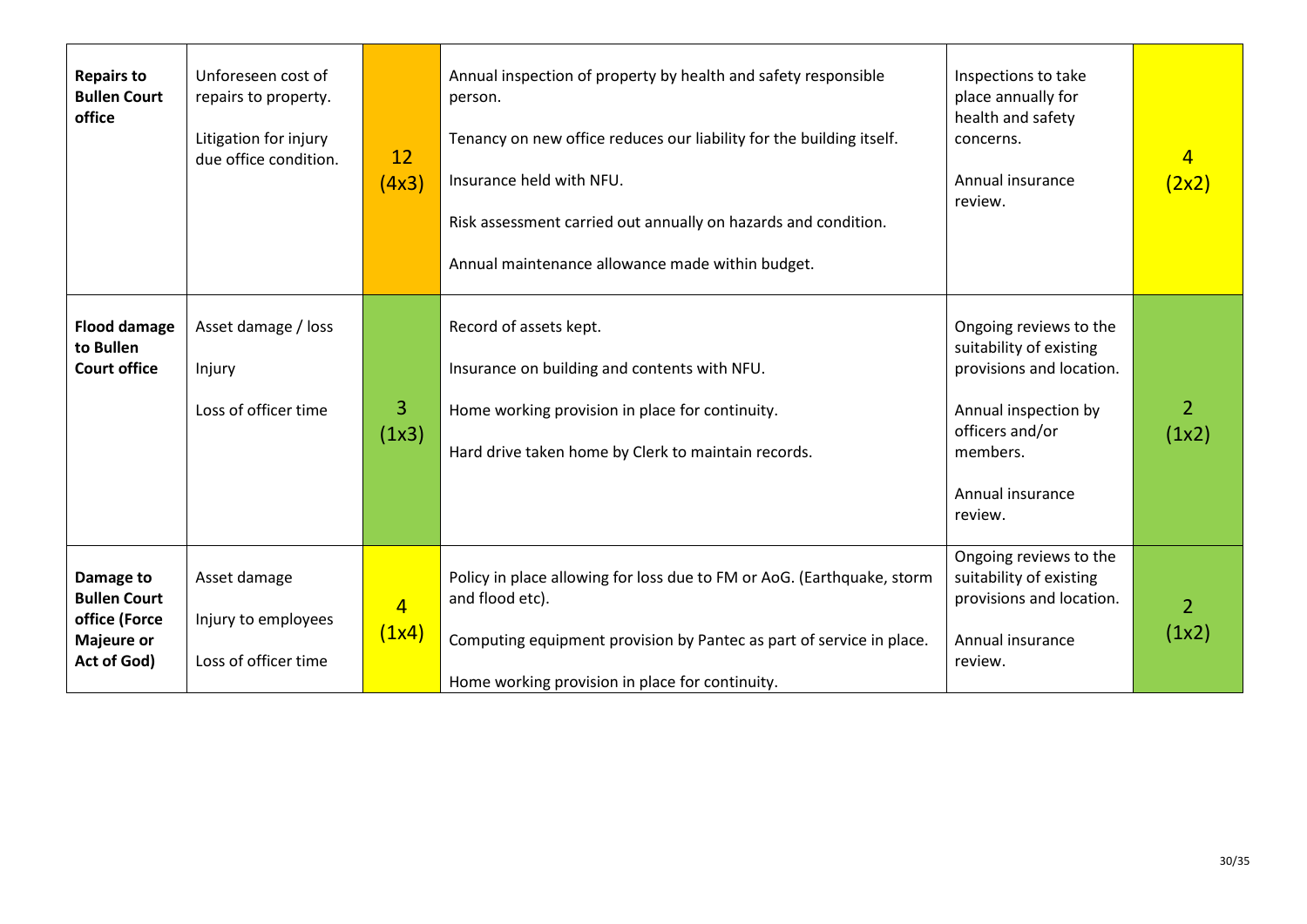## Disaster and Accident/Incident (Work Force)

<span id="page-30-0"></span>

| <b>SUBJECT</b>                                             | HAZARD(S)                                                                                                                                        | <b>RISK</b> | <b>MANAGEMENT/CONTROL OF RISK</b>                                                                                                                                                                                                                                                                                                                                                                           | <b>REVIEW DATE</b>                                                                                                                                                                                                                                                                                                  | <b>RESIDUAL</b>         |
|------------------------------------------------------------|--------------------------------------------------------------------------------------------------------------------------------------------------|-------------|-------------------------------------------------------------------------------------------------------------------------------------------------------------------------------------------------------------------------------------------------------------------------------------------------------------------------------------------------------------------------------------------------------------|---------------------------------------------------------------------------------------------------------------------------------------------------------------------------------------------------------------------------------------------------------------------------------------------------------------------|-------------------------|
|                                                            | <b>IDENTIFIED</b>                                                                                                                                |             |                                                                                                                                                                                                                                                                                                                                                                                                             | /COMMENTS                                                                                                                                                                                                                                                                                                           | <b>RISK</b>             |
| Incident / Injury<br>while driving<br><b>Board vehicle</b> | Litigation as a result of<br>incident.<br>Loss of Board vehicle<br>Damage to Public<br>property.<br>Loss of working time<br>Loss of officer time | 12<br>(3x4) | Inspection of vehicles carried out daily.<br>Checks of licenses and endorsements carried out 6-monthly.<br>Arrangement of alternative vehicles with Crawford's in place.<br>Insurance policies held with NFU for vehicles, employer liability, and<br>public liability.<br>Supervision carried out daily to assess suitability to drive.<br>Training on driving at work given every 2 years.                | Ongoing process for<br>checks.<br>Supervision carried out<br>regularly. Revision of<br>this provision via<br>appraisal.<br>Insurance reviewed<br>annually.                                                                                                                                                          | 3<br>(1x3)              |
| Incident / Injury<br>while using<br><b>Board plant</b>     | Litigation as a result of<br>incident.<br>Loss of Board vehicle<br>Damage to Public<br>property.<br>Loss of working time<br>Loss of officer time | 12<br>(3x4) | Inspection of plant carried out daily.<br>Training provided and kept within date.<br>Arrangement of alternative plant via contractors in place.<br>Insurance policies held with NFU for vehicles, employer liability, and<br>public liability.<br>Supervision carried out daily to assess suitability to operate.<br>Service searches carried out on area ahead of task.<br>Banksmen provided where needed. | Ongoing process for<br>checks.<br>Supervision carried out<br>regularly. Revision of<br>this provision via<br>appraisal.<br>Insurance reviewed<br>annually.<br><b>Toolbox talks carried</b><br>out regularly to<br>maintain knowledge.<br>Tools to be replaced<br>every 3 years to ensure<br>compliance. (Last 2020) | $\overline{3}$<br>(1x3) |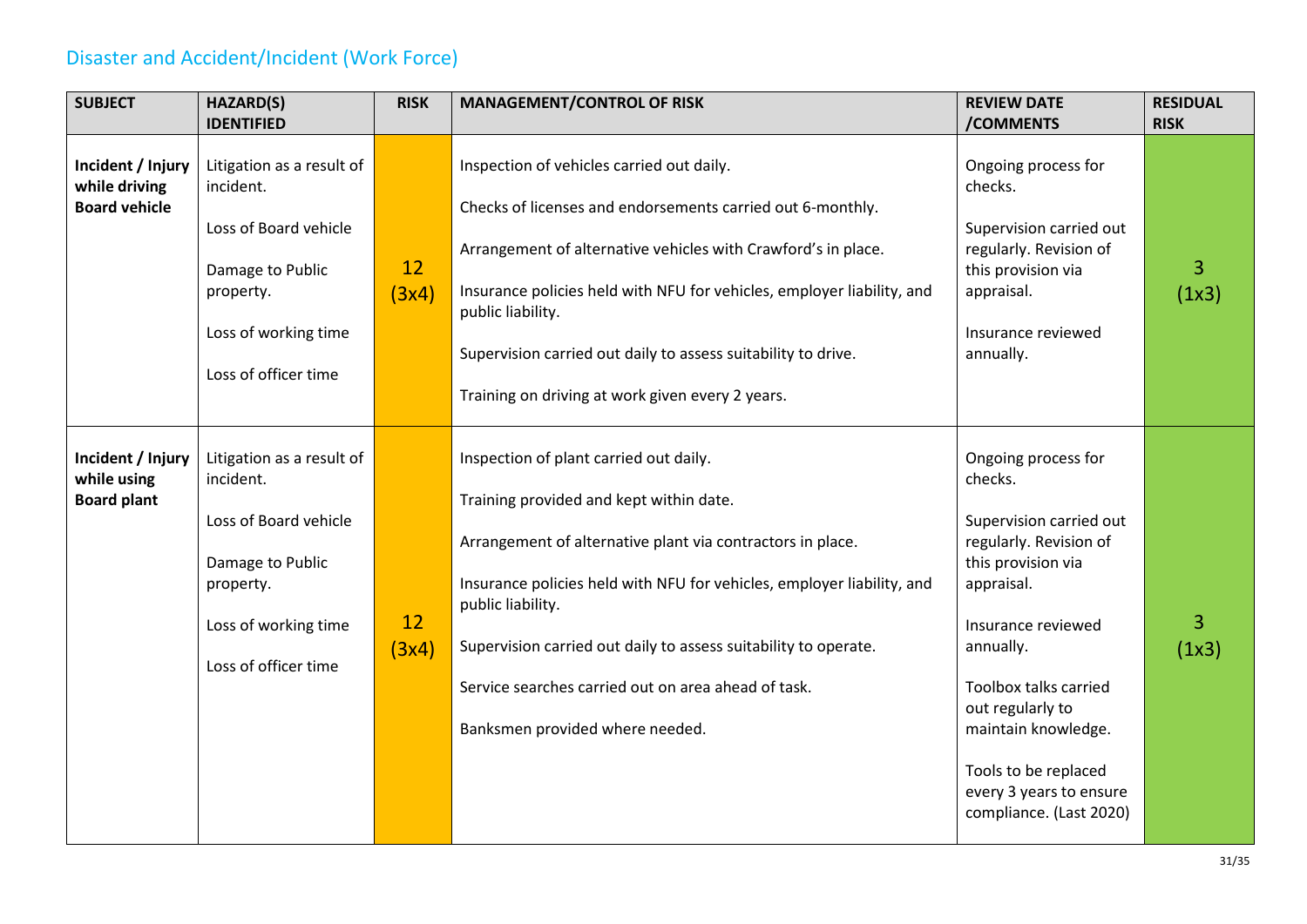| Incident / Injury<br>while carrying<br>out general<br>tasks on behalf<br>of the Board | Litigation as a result of<br>incident.<br>Damage to Board<br>assets.<br>Damage to Public<br>property.<br>Loss of working time<br>Loss of officer time | 9<br>(3x3) | Provision of necessary safety equipment, training, and supervision.<br>HR files maintained to assess task suitability. (HAVS etc).<br>Inspection of tooling carried out daily.<br>Insurance policies held with NFU for small tools, employer liability,<br>and public liability.<br>Training in first aid and provision of equipment.<br>Location devices on all phones including provision of lone worker<br>system. | Ongoing process for<br>checks.<br>Supervision carried out<br>regularly. Revision of<br>this provision via<br>appraisal.<br>Insurance reviewed<br>annually.<br>Toolbox talks carried<br>out regularly to<br>maintain knowledge. | 3<br>(1x3) |
|---------------------------------------------------------------------------------------|-------------------------------------------------------------------------------------------------------------------------------------------------------|------------|-----------------------------------------------------------------------------------------------------------------------------------------------------------------------------------------------------------------------------------------------------------------------------------------------------------------------------------------------------------------------------------------------------------------------|--------------------------------------------------------------------------------------------------------------------------------------------------------------------------------------------------------------------------------|------------|
|---------------------------------------------------------------------------------------|-------------------------------------------------------------------------------------------------------------------------------------------------------|------------|-----------------------------------------------------------------------------------------------------------------------------------------------------------------------------------------------------------------------------------------------------------------------------------------------------------------------------------------------------------------------------------------------------------------------|--------------------------------------------------------------------------------------------------------------------------------------------------------------------------------------------------------------------------------|------------|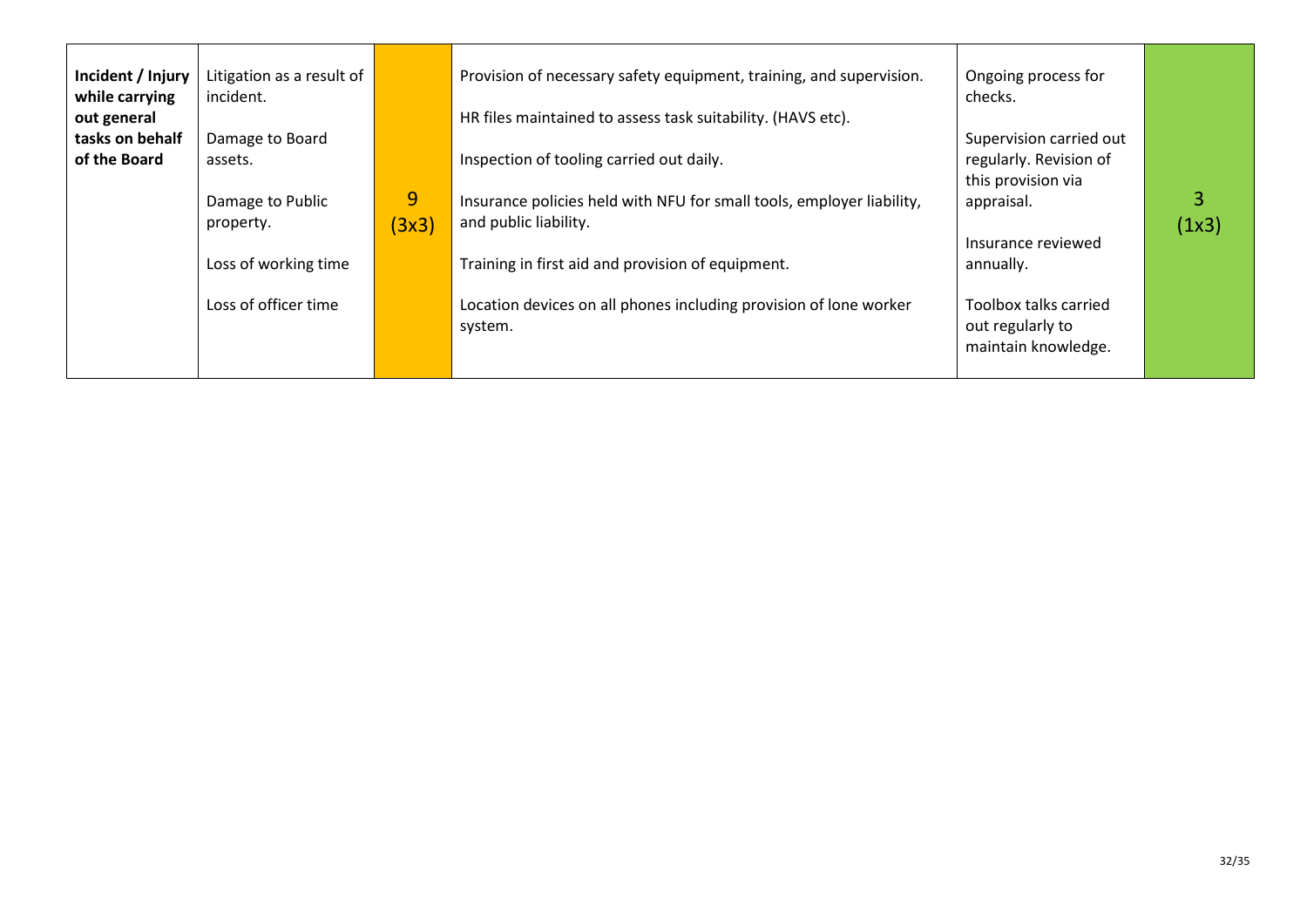## Disaster and Accident/Incident (General)

<span id="page-32-0"></span>

| <b>SUBJECT</b>                                                                | HAZARD(S)                                                                                                                                                               | <b>RISK</b> | <b>MANAGEMENT/CONTROL OF RISK</b>                                                                                                                                                                                                                                                                                                                                                                                                                                                                                                                                                                                                | <b>REVIEW DATE</b>                                                                                                                                                                                                                             | <b>RESIDUAL</b>         |
|-------------------------------------------------------------------------------|-------------------------------------------------------------------------------------------------------------------------------------------------------------------------|-------------|----------------------------------------------------------------------------------------------------------------------------------------------------------------------------------------------------------------------------------------------------------------------------------------------------------------------------------------------------------------------------------------------------------------------------------------------------------------------------------------------------------------------------------------------------------------------------------------------------------------------------------|------------------------------------------------------------------------------------------------------------------------------------------------------------------------------------------------------------------------------------------------|-------------------------|
|                                                                               | <b>IDENTIFIED</b>                                                                                                                                                       |             |                                                                                                                                                                                                                                                                                                                                                                                                                                                                                                                                                                                                                                  | /COMMENTS                                                                                                                                                                                                                                      | <b>RISK</b>             |
| Property<br>damage due to<br>flooding<br>(Adopted<br>watercourses)            | Litigation as a result of<br>incident.<br>Damage to Public<br>property.<br>Damage to water<br>control structures<br>Loss of officer time                                | 16<br>(4x4) | Land Drainage Act 1991 Section 25 - Permissive powers<br>Byelaw 10 - No obstructions without Board consent<br>Insurance policies held with NFU for Professional Indemnity, and<br>public liability.<br>Training on water control to be given.                                                                                                                                                                                                                                                                                                                                                                                    | Ongoing process for<br>checks to structures<br>under Board control<br>Review byelaws and<br>LDA Act updates<br>annually.<br>Insurance reviewed<br>annually.                                                                                    | $\overline{2}$<br>(2x1) |
| Damage to<br>environment as<br>a result of<br>works (Adopted<br>watercourses) | Litigation as a result of<br>incident.<br>Loss of habitat<br>Damage to Public<br>property.<br>Loss of officer time<br>Loss of confidence<br>from partner<br>authorities | 15<br>(3x5) | Biodiversity Action Plan produced and updated every 5 years.<br>Land Drainage Act 1991 Section 25 - Permissive powers<br>Byelaw 10 - No obstructions without Board consent<br>Insurance policies held with NFU for Professional Indemnity, and<br>public liability.<br>Training on conservation and sensitivity given to staff during toolbox<br>talks and via third party training from Medway Valley Project staff.<br>Supervision of works carried out by checking of site before and after<br>the works.<br>Environmental Impact Assessment forms created.<br>Environmental policy in place.<br>Biosecurity policy in place. | Ongoing process for<br>changes in legislation.<br>Supervision carried out<br>regularly. Revision of<br>this provision via<br>appraisal.<br>Insurance reviewed<br>annually.<br>Toolbox talks carried<br>out regularly to<br>maintain knowledge. | 3<br>(1x3)              |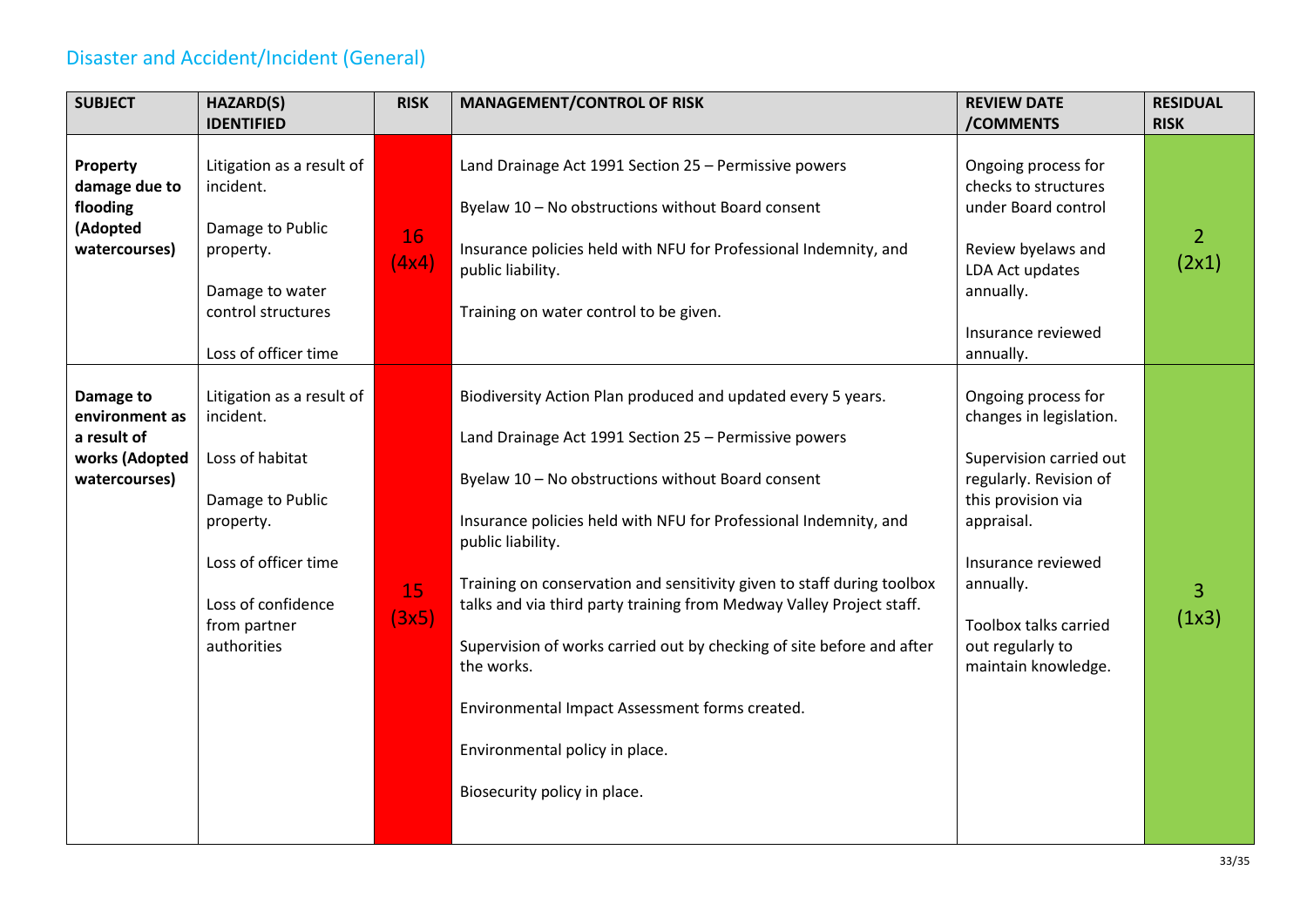| Damage to<br>environment<br>due to pollution               | Litigation as a result of<br>incident.<br>Damage to Board<br>assets.<br>Damage to Public<br>property.<br>Loss of working time<br>Loss of officer time<br>Loss of confidence<br>from partner<br>authorities | 9<br>(3x3)  | Water Resources Act 1991<br>Biodiversity Action Plan produced and updated every 5 years.<br>Insurance policies held with NFU for Professional Indemnity, and<br>public liability.<br>Training on spill removal / reporting given to staff.<br>Supervision of works carried out.<br>Environmental Impact Assessment forms created.<br>Reporting system in place to notify Environment Agency.<br>Riparian Law<br>Bunding of all liquids in 110% containers | Ongoing process for<br>checks.<br>Supervision carried out<br>regularly. Revision of<br>this provision via<br>appraisal.<br>Insurance reviewed<br>annually.<br>Toolbox talks carried<br>out regularly to<br>maintain knowledge. | $\overline{2}$<br>(1x2) |
|------------------------------------------------------------|------------------------------------------------------------------------------------------------------------------------------------------------------------------------------------------------------------|-------------|-----------------------------------------------------------------------------------------------------------------------------------------------------------------------------------------------------------------------------------------------------------------------------------------------------------------------------------------------------------------------------------------------------------------------------------------------------------|--------------------------------------------------------------------------------------------------------------------------------------------------------------------------------------------------------------------------------|-------------------------|
| Injury due to<br>lack of health<br>and safety<br>provision | Litigation as a result of<br>incident.<br>Injury to employees<br>Injury to public                                                                                                                          | 12<br>(3x4) | Provision of necessary safety equipment, training, and supervision.<br>HR files maintained to assess task suitability. (HAVS etc).<br>Inspection of tooling carried out daily.<br>Insurance policies held with NFU for small tools, employer liability,<br>and public liability.<br>Training in first aid and provision of equipment.<br>Location devices on all phones including provision of lone worker<br>system.                                     | Ongoing process for<br>checks.<br>Supervision carried out<br>regularly. Revision of<br>this provision via<br>appraisal.<br>Insurance reviewed<br>annually.<br>Toolbox talks carried<br>out regularly to<br>maintain knowledge. | 3<br>(1x3)              |